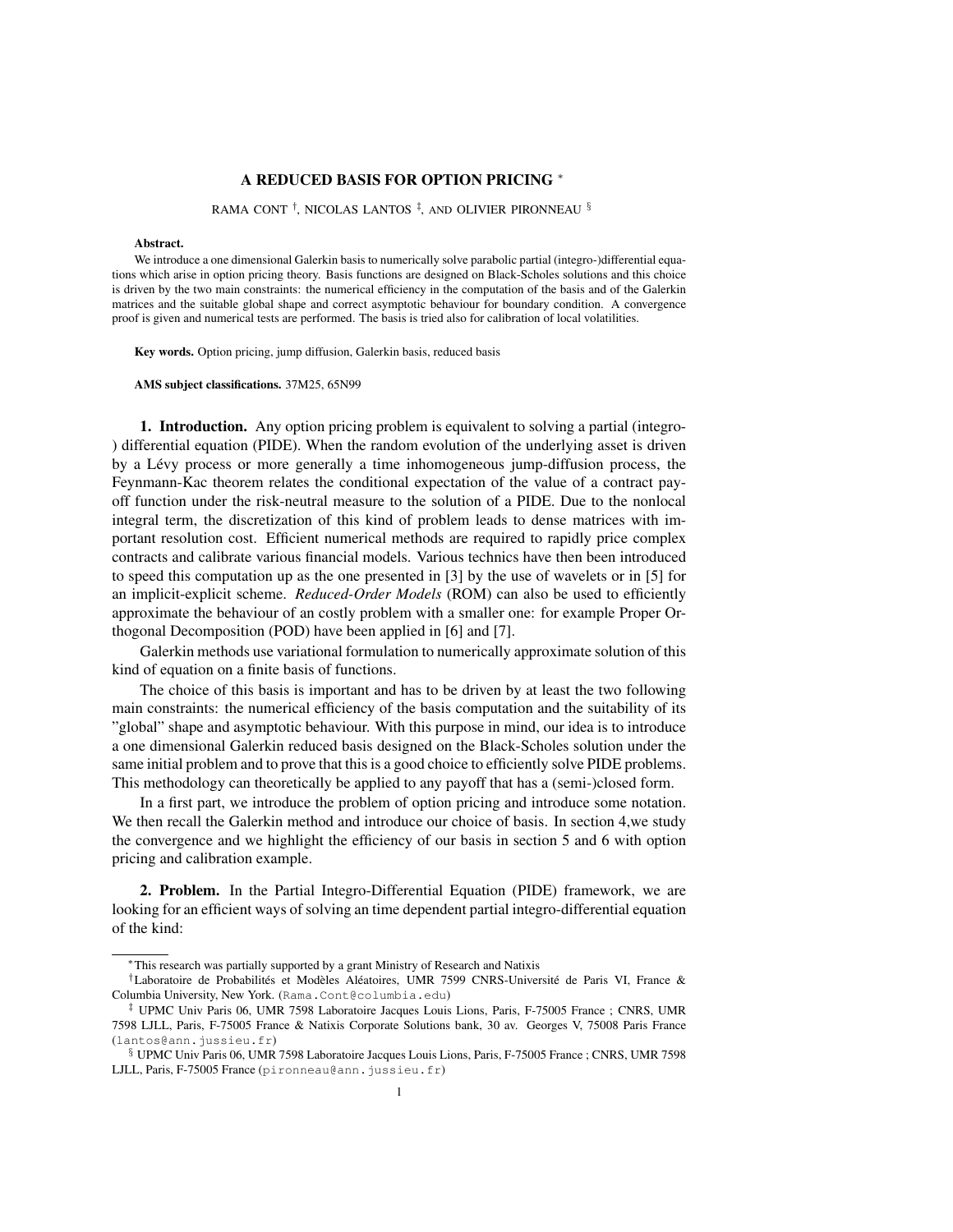$$
\partial_t w - \mathcal{L}w = f, \quad w(T) = \phi \tag{2.1}
$$

For the pricing of options modeled with a Lévy process and adapted probability measures, the operator  $\mathcal L$  is the sum of the local volatility Black-Scholes operator  $\mathcal L^{\sigma}$  and the integral jump operator  $\mathcal{L}^{J}$ :

$$
\mathcal{L} = \mathcal{L}^{\sigma} + \mathcal{L}^{J},
$$
  
\n
$$
\mathcal{L}^{\sigma}w(S,t) = -\frac{1}{2}\sigma^{2}(S,t)S^{2}\partial_{SS}w(S,t) - (r-d)S\partial_{S}w(S,t) + rw(S,t)
$$
  
\n
$$
\mathcal{L}^{J}w(S,t) = -\int_{\mathbb{R}} \left[w(Se^{z},t) - w(S,t) - S(e^{z} - 1)\partial_{S}w(S,t)\right]J(z)dz
$$
\n(2.2)

Among the popular choices for the Lévy density  $J(z)$  are the variance Gamma, CGMY or Merton.

## 2.1. Change of variable. We introduce the following change of variable with

$$
\tau = T - t
$$
, the time to maturity.  
\n
$$
y = e^{(r-d)(T-t)} \frac{S}{K}
$$
, the forward moneyness price,  
\n
$$
x = \ln y \ (i.e. \ S = Ke^{x-(r-d)\tau})
$$
, the log forward moneyness (LFM) price, (2.3)

PROPOSITION 2.1. Let  $C(s,t)$  be an option verifying (2.1) with  $f = 0$ . Let  $v(y, \tau) =$  $\frac{e^{(r-d)(T-t)}}{K}C(S,t)$  and  $u(x,\tau) = v(y,\tau)$ ; then

$$
\partial_{\tau}v - \frac{1}{2}\sigma^2 y^2 \partial_{yy}v + \mathcal{L}^J v = 0 \quad \text{in } \mathbb{R}^+ \times (0, T), \quad v(y, 0) = v_0(y) := \phi(Ky)
$$
\n
$$
\partial_{\tau}u + \mathcal{L}^{\sigma}u + \mathcal{L}^J u = 0 \quad \text{in } \mathbb{R} \times (0, T), \quad u(x, 0) = u_0(x) := \phi(Ke^x)
$$
\nwhere\n
$$
\mathcal{L}^{\sigma}u = \frac{1}{2}\sigma^2 \partial_x u - \frac{1}{2}\sigma^2 \partial_{xx} u
$$
\n
$$
\mathcal{L}^J v = \int_{\mathbb{R}} v(ye^z)J(z)dz - v(y) \int_{\mathbb{R}} J(z)dz - y\partial_y v(y) \int_{\mathbb{R}} (e^z - 1)J(z)dz
$$
\n
$$
\mathcal{L}^J u = \int_{\mathbb{R}} u(x+z)J(z)dz - u(x) \int_{\mathbb{R}} J(z)dz - \partial_x u(x) \int_{\mathbb{R}} (e^z - 1)J(z)dz \qquad (2.4)
$$

*Proof*. By elementary algebra of composite functions:

$$
\partial_t \left[ \frac{e^{(r-d)(T-t)}}{K} C(S,t) \right] - \mathcal{L}^{\sigma} \left[ \frac{e^{(r-d)(T-t)}}{K} C(S,t) \right] = \partial_{\tau} v - \frac{\sigma^2 (yKe^{(r-d)\tau}, T-\tau)}{2} y^2 \partial_{yy} v
$$

$$
= \partial_{\tau} u + \frac{\sigma^2 (Ke^{x-(r-d)\tau}, T-\tau)}{2} \partial_x u - \frac{\sigma^2 (Ke^{x-(r-d)\tau}, T-\tau)}{2} \partial_{xx} u = \partial_{\tau} u + \mathcal{L}^{\sigma} u
$$

and similarly for the other operator.  $\Box$ 

2.2. Reduction to homogeneous initial conditions . In order to obtain a good asymptotic behaviour at infinity, we choose a constant volatility  $\Sigma$  and introduce

$$
\pi(x,\tau) = [u - u_{\Sigma}](x,\tau),\tag{2.5}
$$

where  $u_{\Sigma}$  is the solution of

$$
\partial_{\tau}u(x,\tau) + \mathcal{L}^{\Sigma}u(x,\tau) = 0, \quad u(x,0) = u_0(x) \tag{2.6}
$$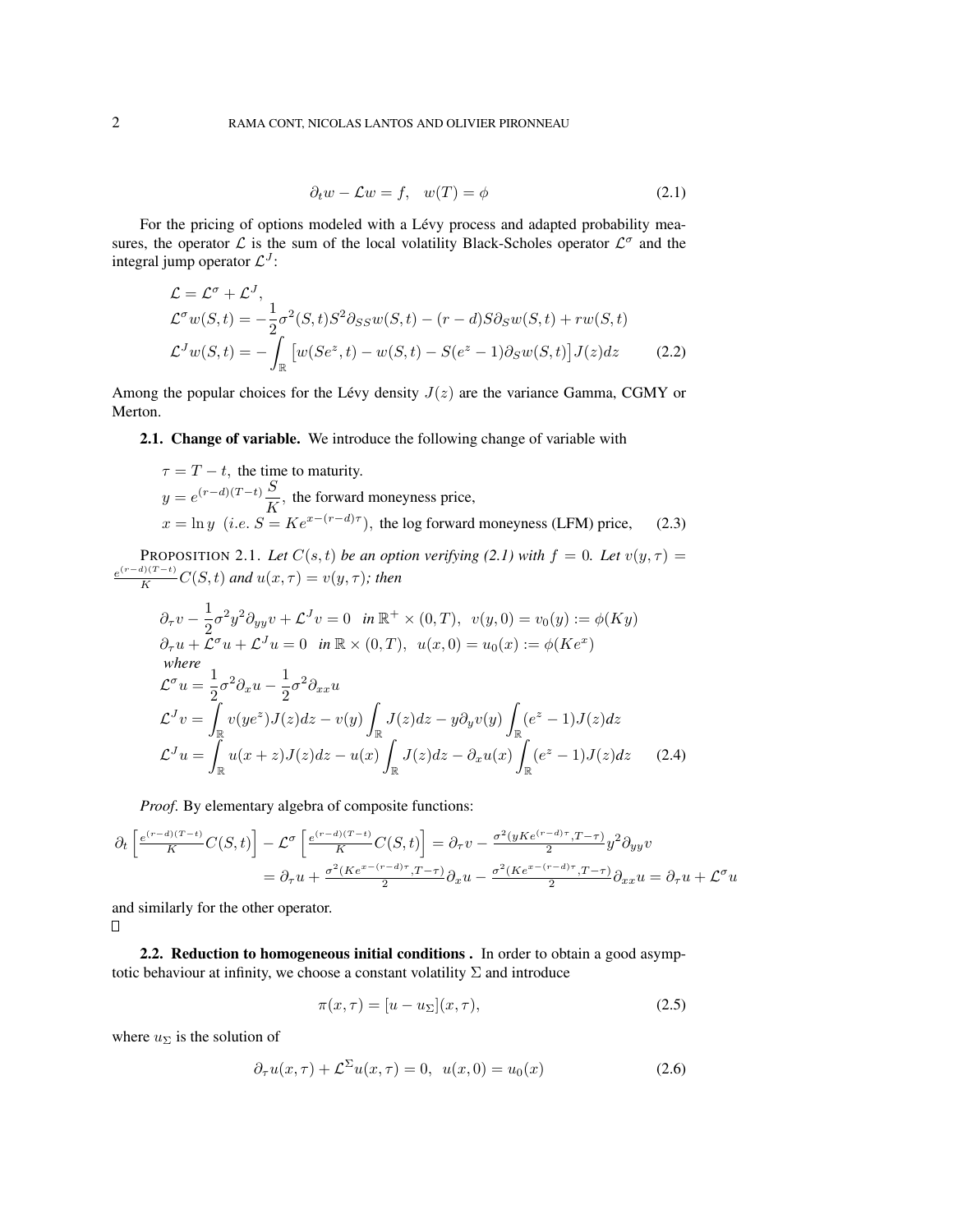The equation for  $\pi$  has a source term:

$$
\begin{cases} \partial_{\tau}\pi(x,\tau) + \mathcal{L}^{\sigma}\pi(x,\tau) + \mathcal{L}^{J}\pi(x,\tau) = f(x,\tau) \\ \pi(x,0) = 0, \end{cases}
$$
\n(2.7)

with  $f(x, \tau) := -\partial_{\tau} u_{\Sigma}(x, \tau) - \mathcal{L}^{\sigma} u_{\Sigma}(x, \tau) - \mathcal{L}^{J} u_{\Sigma}(x, \tau)$ .

### 3. Galerkin method.

3.1. Introduction. The Galerkin method is a general and robust methodology to approximate a partial differential equation via its variational formulation. It has already been applied to the PIDE (2.7): the reader is sent to [3] and [8] for more details and existence results. If  $(u, w)$  denotes the integral on  $\mathbb R$  of  $u(\cdot)w(\cdot)$ , one seeks  $\pi(\cdot, t) \in H^1(\mathbb R)$ , the Sobolev space of order 1, solution of

$$
\partial_{\tau} (\pi, \omega) + a^{\sigma} (\pi, \omega) + (\mathcal{L}^{J} \pi, \omega) = (f, \omega), \ \forall \omega \in H^{1}(\mathbb{R})
$$
  
with 
$$
a^{\sigma} (\pi, \omega) = \int_{-\infty}^{+\infty} \left[ \frac{\sigma^{2}}{2} \partial_{x} \pi \partial_{x} \omega + \left( \sigma \partial_{x} \sigma + \frac{\sigma^{2}}{2} \right) \partial_{x} \pi \omega \right]
$$
(3.1)

The problem is localized in the interval  $\Omega = (-A, +A)$  and integrals on R are replaced by integrals on  $\Omega$ . A finite number of independent functions  $\omega_i \in H^1(\Omega)$  are chosen to generate a subset  $H_N \subset H^1(\Omega)$ :

$$
H_N = \mathrm{Sp}\{\omega_i\}_{i=1,\dots,N}.
$$

and we seek for an approximation of  $\pi_N \in H_N$  of  $\pi$ :

$$
\pi_N(x,\tau) = \sum_{j=1}^N \alpha_j(\tau)\omega_j(x)
$$

by solving

$$
\partial_{\tau} (\pi_N, \omega_i) + a^{\sigma} (\pi_N, \omega_i) + (\mathcal{L}^J \pi_N, \omega_i) = (f, \omega_i), \quad \forall i = 1, ..., N \tag{3.2}
$$

In effect this is a linear system of differential equations of the form

$$
M\dot{\alpha}(\tau) + A\alpha(\tau) = F(\tau), \qquad \text{where } \alpha(\tau) = {\alpha_J(\tau)}_{j=1,\dots,N}
$$
  
and  $A_{i,j} = a^{\sigma}(\omega_j, \omega_i) + (L^J \omega_j, \omega_i)$  and with  $M_{i,j} = (\omega_j, \omega_i)$ ,  $F_i = (f, \omega_i)$ .

The Euler implicit scheme is used to discretize the time derivative:  $\partial_{\tau}$ :

$$
(M + \delta \tau A)\alpha^{n+1} = M\alpha^n + \delta \tau F^n \tag{3.3}
$$

3.2. Choice of a basis. The key point in this work is the following choice for the Galerkin basis, with  $N = 2n$ :

$$
\begin{array}{ll}\n\omega_i(x) = \omega_i^{\sigma}(x) := \mathcal{L}^{\sigma}[u_{\sigma_i}](x, T) & \forall i = 1, \dots, n \\
\omega_{i+n}(x) = \omega_i^J(x) := \mathcal{L}^J[u_{\sigma_i}](x, T) & \forall i = 1, \dots, n\n\end{array} \tag{3.4}
$$

where  $u_{\sigma_i}$  is the Black-Scholes solution with constant volatility  $\sigma_i$ , i.e. the solution of (2.6) with  $\Sigma = \sigma_i$ .

Notice that the basis does not depend on time.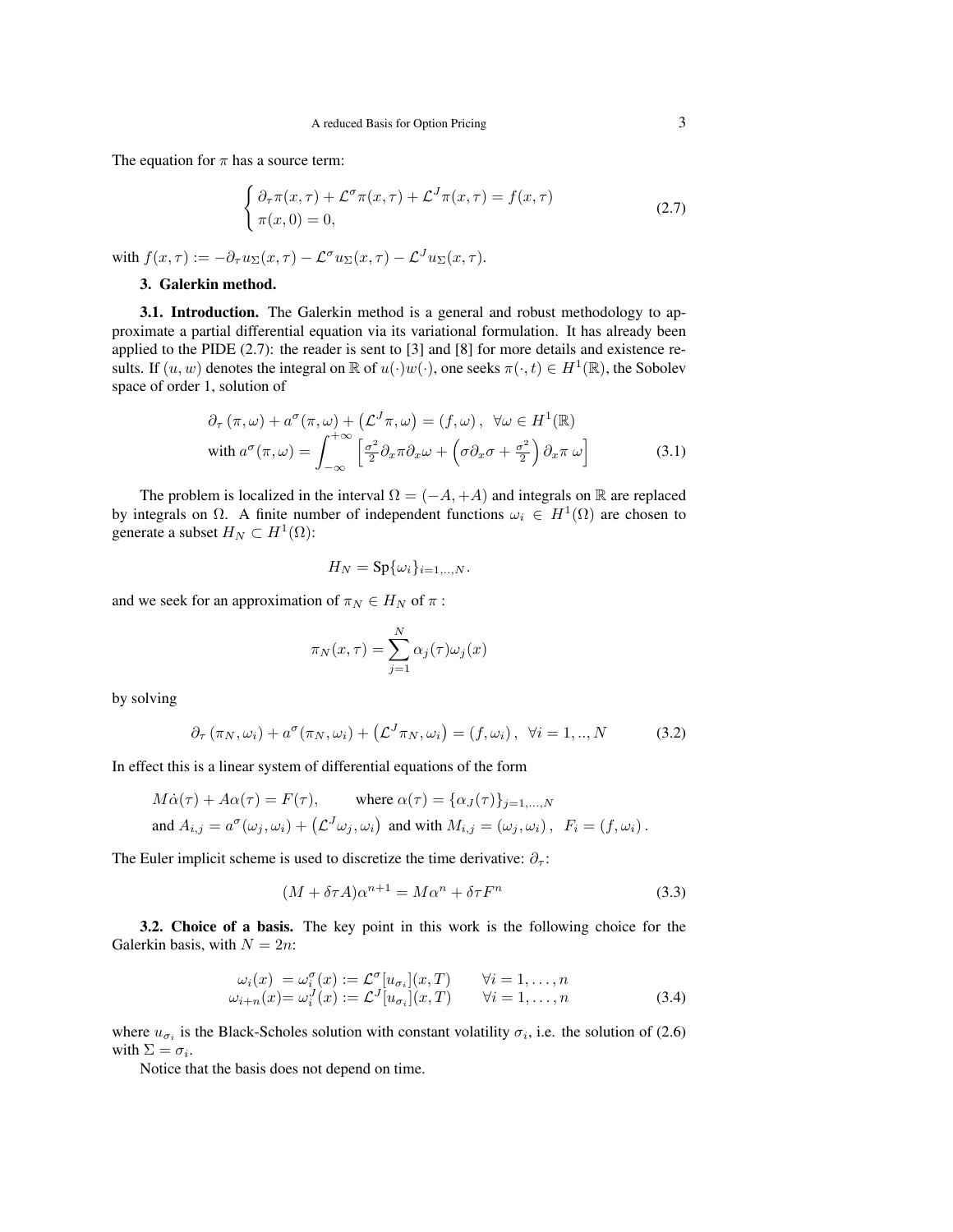| spot                |  |  |  |      | $\sigma$ |  |
|---------------------|--|--|--|------|----------|--|
|                     |  |  |  | 0.02 | 0.15     |  |
| TABLE 3.1           |  |  |  |      |          |  |
| Option pricing data |  |  |  |      |          |  |

**3.2.1. Numerical computation.** With the notation  $v_i = \sigma_i$ √  $T, \forall i = 1, \ldots, n$  a straightforward computation sketched in section 4) below leads to:

$$
\omega_i^{\sigma}(x) = -\frac{\sigma^2}{2v_i} \frac{1}{\sqrt{2\pi}} e^{-\frac{1}{2} \left(\frac{x}{v_i} - \frac{v_i}{2}\right)^2}
$$

On the other hand a closed formula for  $\omega_i^J(x)$  is more difficult to obtain in general except with Merton's kernel as shown below. Nevertheless since  $\int_{\mathbb{R}} u(x+z)J(z)dz$  is a convolution, efficient algorithm using Fourier transform and FFT are available when the characteristic function of the jump density function is known (see [4])

**Remarks:**  $\int_{\mathbb{R}} u(x+z)J(z)dz$  needs to be computed for a range of x. The method of Carr and Madan [1] compute the option pricing for a range of strikes and cannot then be applied here.

PROPOSITION 3.1. *For Merton's model with*

$$
J(z) = \frac{\lambda}{\delta\sqrt{2\pi}}e^{-\frac{(z-\mu)^2}{2\delta^2}}
$$
(3.5)

as jump density probability, we have the following expression for  $\omega_i^J(x)$  basis function

$$
\omega_i^J(x) = \lambda \left( e^{x + \mu + \frac{\delta^2}{2}} \mathcal{N}(d_1) - \mathcal{N}(d_2) - u_{\sigma_i}(x, T) - \left[ e^{\mu + \frac{\delta^2}{2}} - 1 \right] \partial_x u_{\sigma_i}(x, T) \right)
$$
  
\nwhere  $d_1 = \frac{x + \mu + \delta^2 + \frac{v_i^2}{2}}{\sqrt{\delta^2 + v_i^2}}$ ,  $d_2 = \frac{x + \mu - \frac{v_i^2}{2}}{\sqrt{\delta^2 + v_i^2}}$ ,  
\nwith as usual  $\mathcal{N}(u) := \frac{1}{\mu} \int_0^y e^{-\frac{t^2}{2}} dt - \frac{1}{2} \left[ 1 + erf\left(\frac{y}{2}\right) \right]$ 

with as usual 
$$
\mathcal{N}(y) := \frac{1}{\sqrt{2\pi}} \int_{-\infty}^{y} e^{-\frac{t^2}{2}} dt = \frac{1}{2} \left[ 1 + erf\left(\frac{y}{\sqrt{2}}\right) \right]
$$
  
and erf(y) =  $\frac{2}{\sqrt{\pi}} \int_{0}^{y} e^{-t^2} dt$ . (3.6)

The proof is in appendix A.

3.2.2. Example. In this section we plot the basis function associated to various model: Black-Scholes (B-S), Constant Elasticity of Variance (CEV introduced in [10]) and Merton for a range of volatility :

$$
\{\sigma_i\}_{i=1..5} = 0.070, 0.124, 0.221, 0.393, 0.7\tag{3.7}
$$

Option pricing common data for every model are defined in the following table:

The B-S basis function are plotted in Fig. 3.1.

The CEV model defines the volatility  $\sigma$  in (2.6) as:

$$
\sigma(x,\tau) = \alpha \left( K e^{x - (r - d)\tau} \right)^{\beta}, \qquad \alpha \in \mathbb{R}^+, \beta \le 0
$$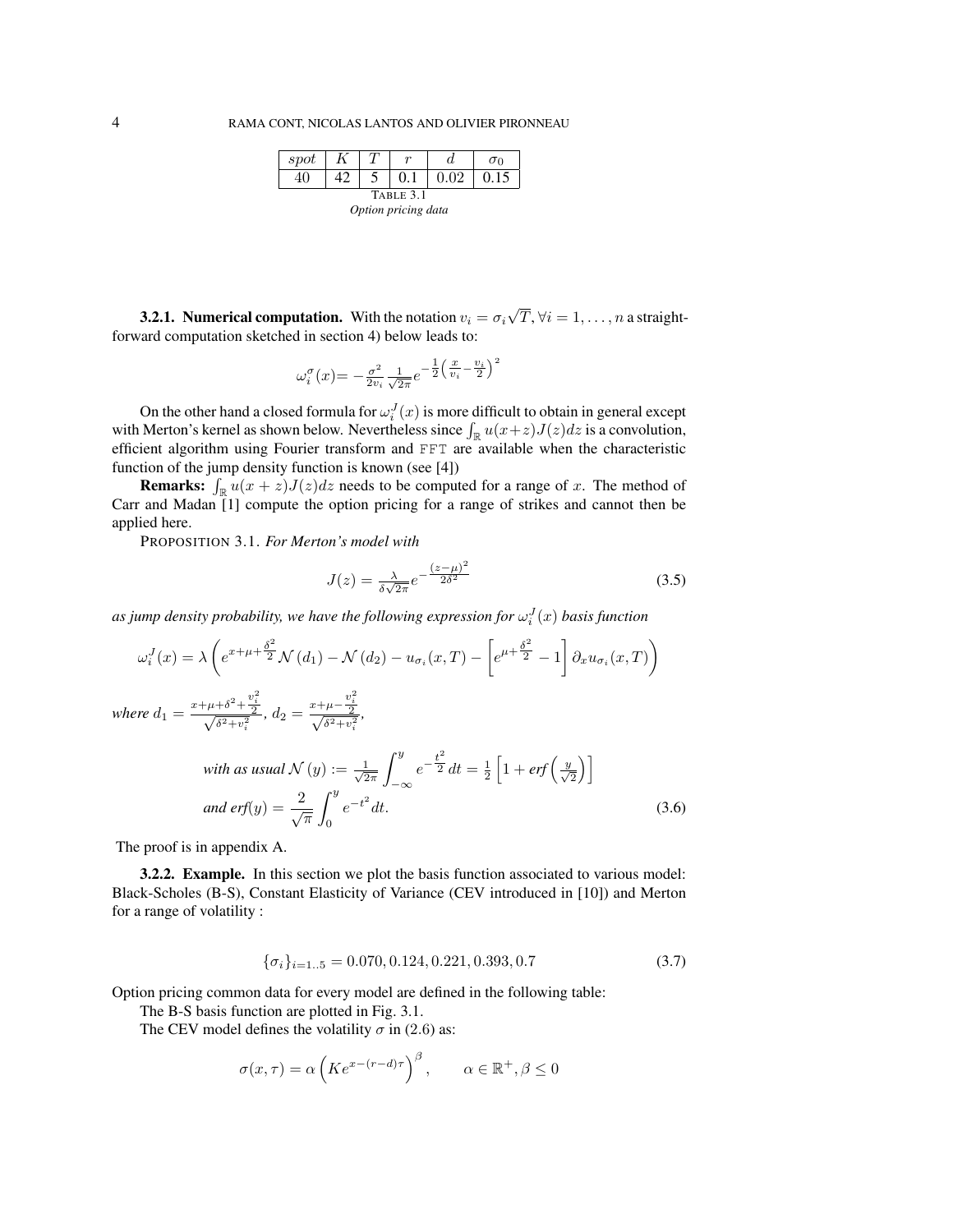

FIG. 3.1. *Plots of*  $\omega_i^{BS}$  for the 5  $\sigma_i$  of (3.7) versus x, the Log Forward Moneyness (LFM).



FIG. 3.2. *Plots of*  $\omega_i^{CEV}$  for the 5  $\sigma_i$  of (3.7) versus x, the Log Forward Moneyness (LFM).

and the associated basis functions are plotted in Fig. 3.2, with  $\beta = -0.3$  and  $\alpha = \sigma_0 K^{-\beta}$ . Finally, we plot in Fig. 3.3 the basis function associated to the Merton's model as jump

density probability with arbitrary parameter  $\lambda = 0.4$ ,  $\mu = 0.5$  and  $\delta = 0.6$ .

As you can see the chosen basis functions decay exponentially fast to zero at infinity and we can correctly deal with the boundary conditions without any specific treatments.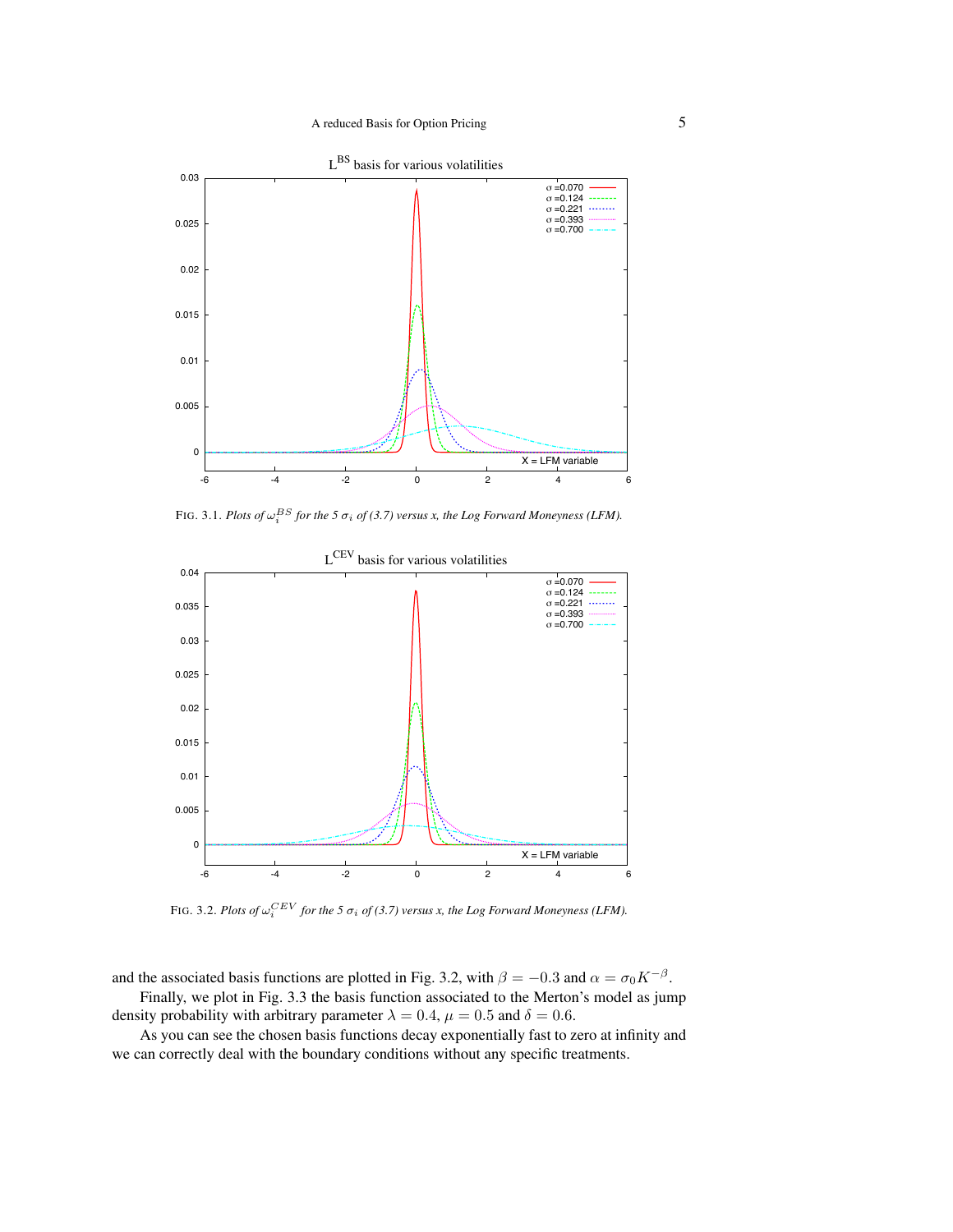

FIG. 3.3. *Plots of*  $\omega_i^J$  *for the* 5  $\sigma_i$  *of* (3.7) versus x, the Log Forward Moneyness (LFM).

3.3. Preliminary numerical validation of the basis. For CEV model as diffusion (respectively Merton's model for the jumps), the problem for a call option has an "exact" semianalytical solution see [11] (respectively [9]). We can then observe the efficiency of the basis defined above, by projecting this "exact" solution  $\pi(x, \tau)$  on our basis  $\{\omega_i\}_{i=1,\dots,N}$ .

To numerically compute the projection, we build the matrix  $M$  and the vector  $F$  as defined in section 3 where in this case the function f is  $\pi(x, \tau)$ , the "exact" solution associated to the model and  $X$  is the coordinates in our basis of the "exact" solution as the solution of the linear system  $MX = F$  (numerically solved with GMRES).

We define  $\Omega$  the computational domain for numerical integration and  $\Omega_{\epsilon}$  is a small domain around spot price where errors are computed.  $\Omega_{\epsilon}$  is defined as  $[spot.e^{-\sigma_m\sqrt{T}}, spot.e^{\sigma_m\sqrt{T}}]$ for an arbitrary  $\sigma_m$  ( $\sigma_m = 0.15$  for CEV and  $\sigma_m = \sqrt{\sigma^2 + \lambda(\mu^2 + \delta^2)} = 0.5162$  according to data defined in Table 3.1). To study the accuracy of the projection we define the following error metric:

$$
\epsilon_p(\tau) = \frac{\int_{\Omega_{\epsilon}} [\pi_N(x,\tau) - \pi(x,\tau)]^2 dx}{\int_{\Omega_{\epsilon}} [\pi(x,\tau)]^2 dx}
$$
(3.8)

and we plot for both models the above error metric  $\epsilon_p(T)$  expressed in percentage (%) as function of n. The  $\sigma_i$  are distributed in the segment  $[\Sigma_{min}, \Sigma]$  according to the inverse of the square root, as advised by the theory (see Proposition 4.1).

For CEV model, the reduced basis of size  $N = 2n$  is defined as

$$
\omega_i(x) = \omega_i^{BS}(x) := \mathcal{L}^{\sigma_0}[u_{\sigma_i}](x,T) \quad \forall i = 1,\dots,n
$$
  

$$
\omega_{i+n}(x) = \omega_i^{CEV}(x) := \mathcal{L}^{\sigma(x,T)}[u_{\sigma_i}](x,T) \quad \forall i = 1,\dots,n
$$
 (3.9)

with  $\Sigma_{min} = 0.03$  and  $\Sigma = 0.3$  arbitrary chosen. The results obtained are shown in Fig. 3.4.

For Merton model, 2n basis functions are defined as in (3.4) with  $\sigma = \sigma_0$ ,  $\Sigma_{min} = 0.07$ and  $\Sigma = 0.7$  are arbitrary chosen. In Fig. 3.5, we plot the results obtained.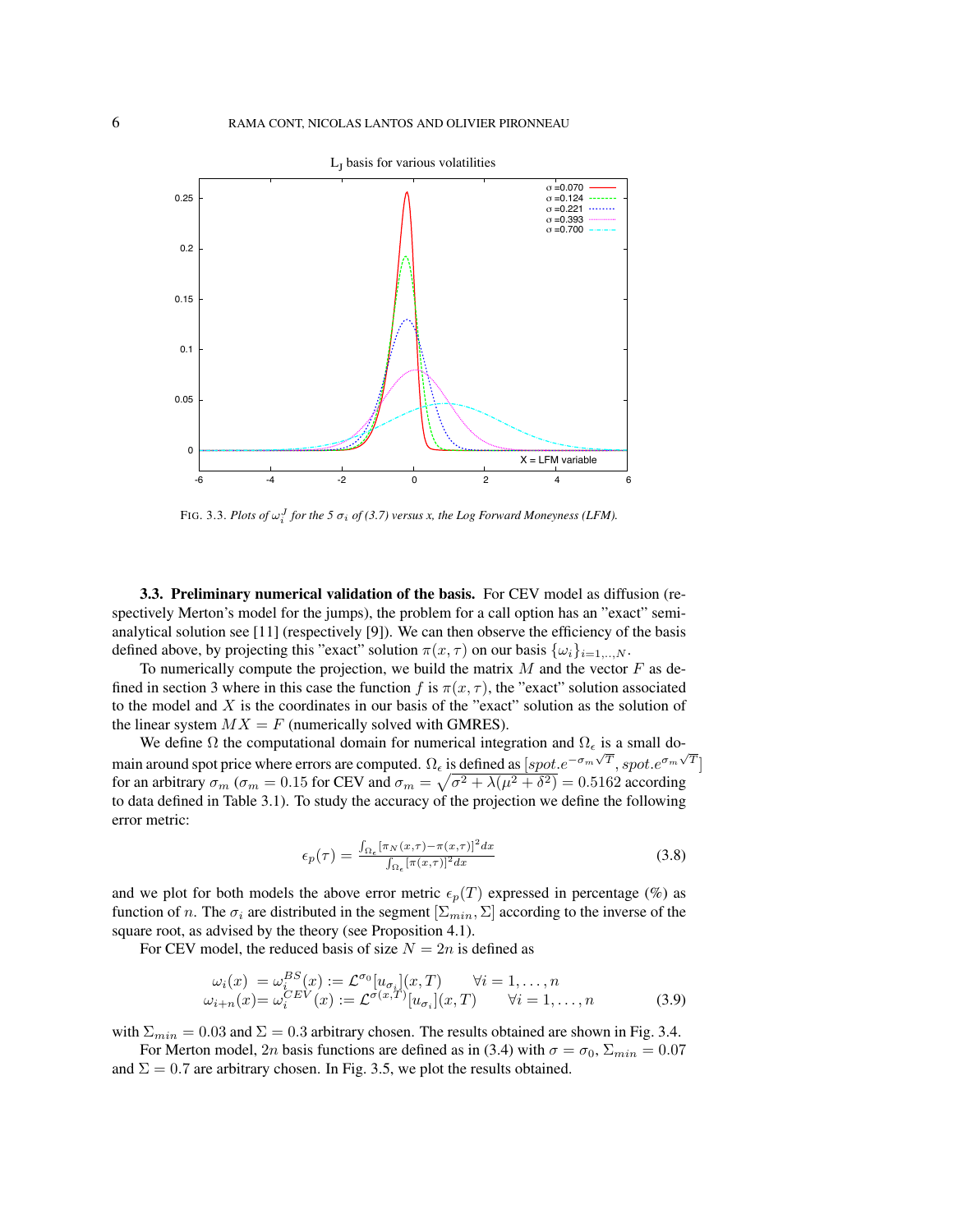

FIG. 3.4.  $\epsilon_p(T)$  *in log scale for CEV volatility model w.r.t.* n on  $\Omega_{\epsilon} = [28.6, 56]$ 



FIG. 3.5.  $\epsilon_p(T)$  *in log scale for Merton model w.r.t.*  $n$  *(%) on*  $\Omega_{\epsilon} = [12.6, 127]$ 

We observe in both case the good behaviour of the basis as the accuracy grows with the size of the basis n.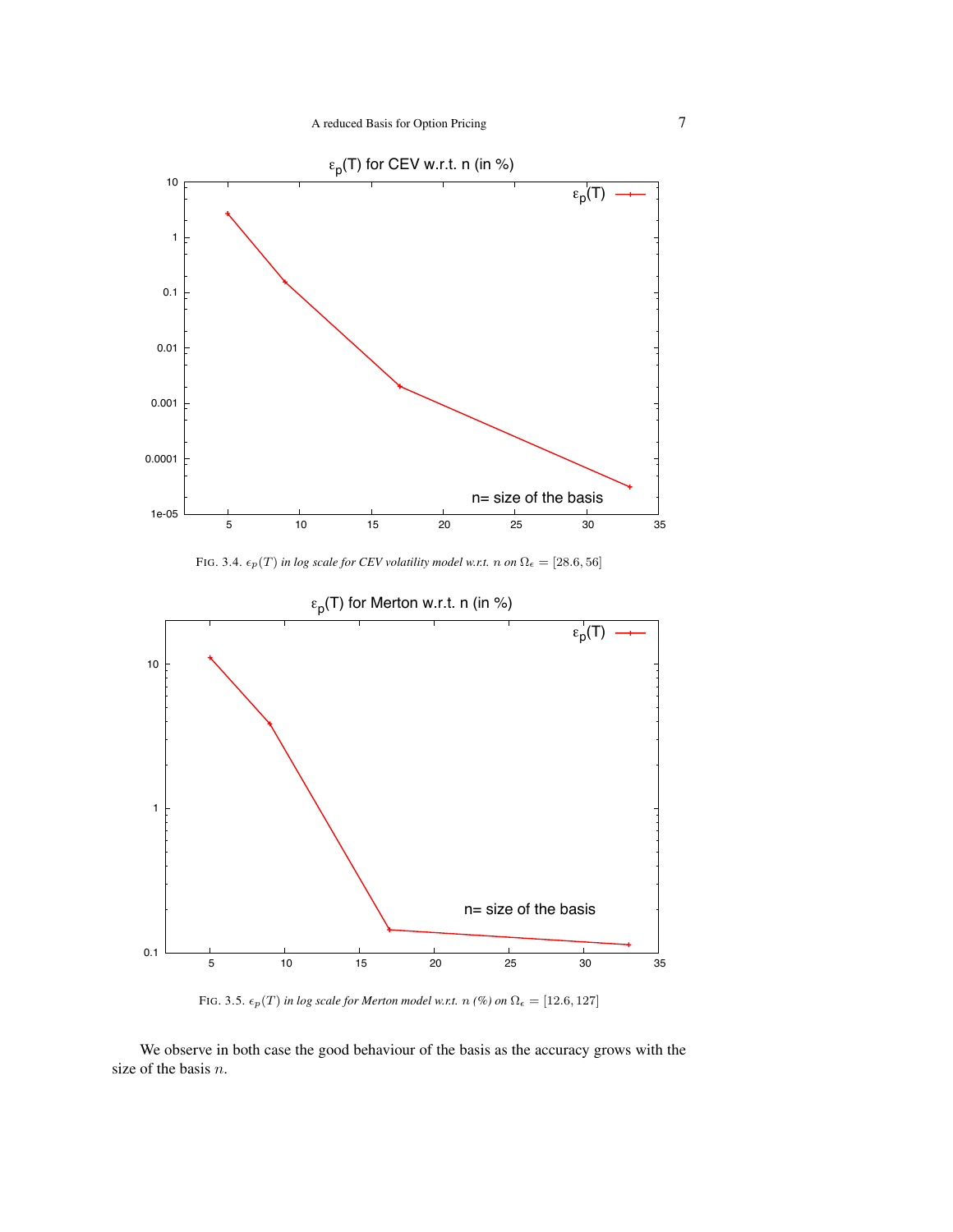4. Convergence. . In this section we proceed to show that the basis chosen is indeed sufficient to represent any solution of Black-Scholes' equation (2.1) after translation with or without jumps.

#### 4.1. The basis for diffusion operator.

4.1.1. Convergence. We choose to work with calls and with the formulation using the moneyness y and time-to-maturity  $\tau$ . The basis functions are solution at time  $\tau = T$  of

$$
\partial_{\tau}v - \frac{\sigma^2 y^2}{2} \partial_{yy}v = 0
$$
, in  $R \times [0, T]$ ,  $v(y, 0) = (y - 1)^+$ 

for some  $\sigma$ . Using the well known analytical solution of the Black-Scholes equation with constant volatility  $\sigma_i$ :

$$
v := \frac{e^{r\tau}}{K} Call(S, K, \sigma_i, t, T)
$$
  
=  $\frac{e^{r\tau}}{K} \left[ SN \left( \frac{\ln y}{\sigma_i \sqrt{\tau}} + \frac{\sigma_i \sqrt{\tau}}{2} \right) - Ke^{-r(T-t)} \mathcal{N} \left( \frac{\ln y}{\sigma_i \sqrt{\tau}} - \frac{\sigma_i \sqrt{\tau}}{2} \right) \right]$   
=  $\frac{1}{2} \left[ y(1 - \text{erf} \left( -\frac{\ln y}{\sigma_i \sqrt{2\tau}} - \frac{\sigma_i \sqrt{\tau}}{2\sqrt{2}} \right) - 1 + \text{erf} \left( \frac{\ln y}{\sigma_i \sqrt{2\tau}} - \frac{\sigma_i \sqrt{\tau}}{2\sqrt{2}} \right) \right]$ 

Therefore

$$
\mathcal{L}^{\sigma(y,T)}v := -\frac{\sigma^2(y,T)y^2}{2}\partial_{yy}v \n= -\frac{\sigma^2(y,T)}{\sqrt{2\pi}2\sigma_i\sqrt{\tau}}e^{-\frac{1}{2}\left[\frac{\ln^2 y}{\sigma_i^2 \tau} - \ln y + \frac{\sigma_i^2 \tau}{4}\right]} = C_0 \sigma^2(y,T)\sqrt{y}e^{-\frac{\ln^2 y}{2\sigma_i^2 \tau}}
$$
\n(4.1)

where  $C_0 = -\frac{e^{-\frac{1}{8}\sigma_i^2 \tau}}{\sqrt{2\pi}2\sigma_i\sqrt{\tau}}$  is not a function of y.

REMARK 1. *Notice that*  $\sigma^{-2}(y,T)y^{-1/2} \mathcal{L}^{\sigma(y,T)} v$  *is an even function of*  $\ln y$ . Accordingly, functions which do not have the above symmetry cannot be written as a

sum of such  $\mathcal{L}^{\sigma(y,T)}v$ . PROPOSITION 4.1. *Consider the set of constant volatilities*  $\sigma_i = i^{-1/2}c, i = 1, 2, 3...$ *for some real c. Let*  $v_i$  *be the Black-Scholes Call at time*  $T$  *with constant volatility*  $\sigma_i$  *and let*  $\omega^i=\mathcal{L}^{\sigma(y,T)}v_i$ ; Then  $\{\omega_i\}$  is a basis for the set of continuous functions  $f:\mathbb{R}^+\to\mathbb{R}$  which *decay exponentially fast at* +∞ *and are such that*

$$
f\left(\frac{1}{y}\right) = f(y) \frac{\sigma^2(y,T)}{y\sigma^2\left(\frac{1}{y},T\right)} \quad \forall y > 0.
$$

*Proof.* : Let  $x = \ln y$ . According to (4.1),  $\omega_i$  is proportional to  $\sqrt{y} \sigma^2(y, T) e^{-i \frac{x^2}{2c^2}}$  $2c^2T$ . Consider the algebra generated by  $\{\exp(-n\alpha x^2)\}_{n\in\mathbb{N}}$  for a given real  $\alpha \neq 0$ ; by the Stone-Weiestrass theorem it is a basis for the continuous *even* functions on  $\mathbb{R}^+$  which decay exponentially fast at  $\pm \infty$  because  $\exp(-\alpha x^2)$  is a separating function on  $\mathbb{R}^+$  (i.e.  $f(x) \neq f(x')$ ) for all  $x \neq x' \geq 0$ ,  $x \geq 0$ ).

 $\lim_{x \to a} f(x) = 0$ ,  $x \ge 0$ .<br>Given a function  $y \to f(y)$  we can decompose  $g(\ln y) := f(y)\sigma^{-2}(y,T)/\sqrt{y}$  on the basis w<sup>*i*</sup> only if  $g(x)$  is even in ln y, i.e.  $g(-\ln y) = g(\ln y)$ ; this corresponds to the following restriction on f:

$$
\frac{f(e^{-x})}{\sqrt{e^{-x}}} = \frac{f(e^x)}{\sqrt{e^x}} \qquad \text{i.e. } yf\left(\frac{1}{y}\right) = f(y) \tag{4.2}
$$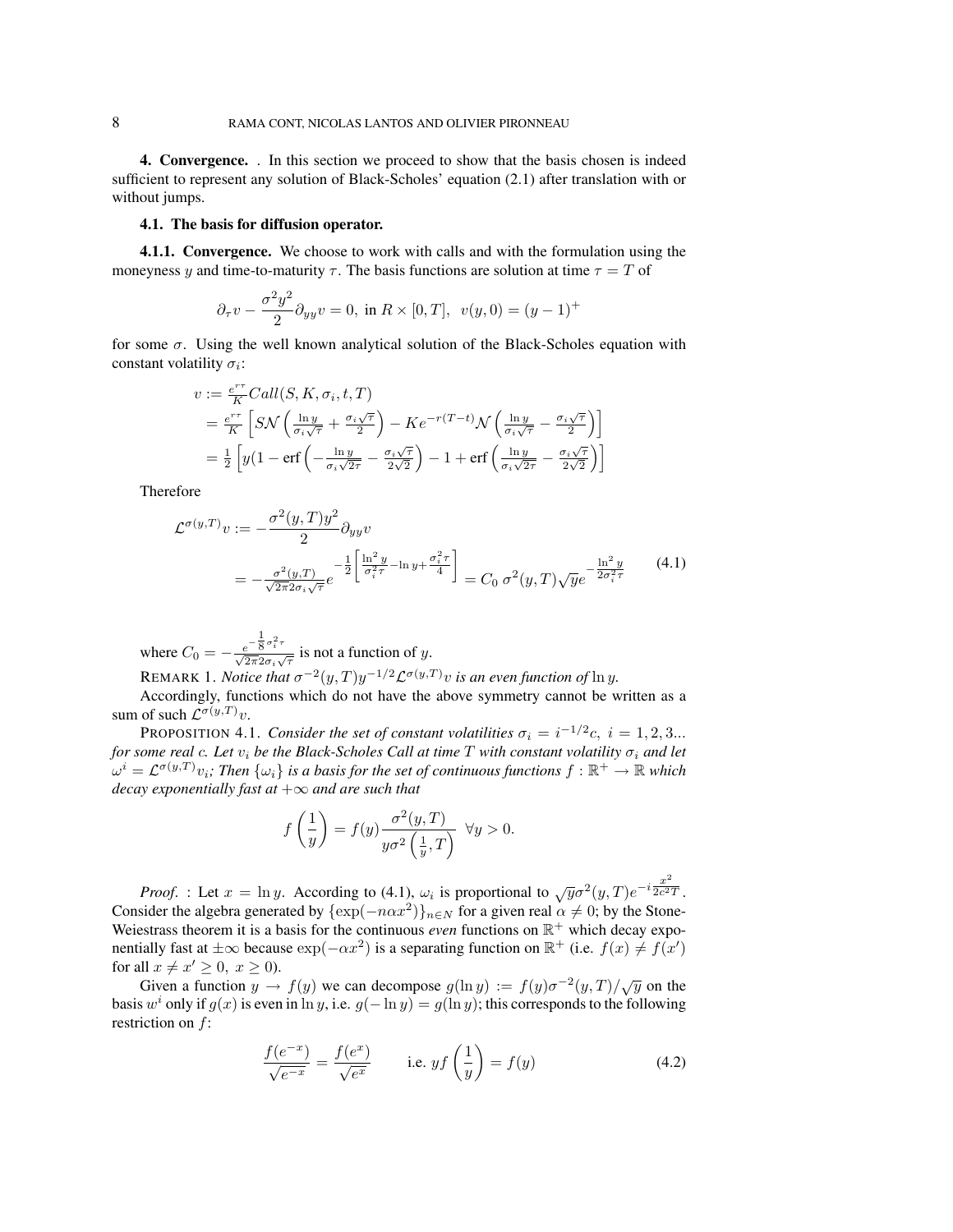$\Box$ 

PROPOSITION 4.2. *If*  $\sigma(y,\tau) = \sigma\left(\frac{1}{y},\tau\right)$  and  $f(y,\tau) = yf\left(\frac{1}{y},\tau\right)$  for all  $y > 0$  then *the solution of*

$$
\partial_{\tau} v - \frac{\sigma^2(y, \tau)y^2}{2} \partial_{yy} v = f, \ \ v(y, 0) = 0, \ \ \text{in} \ \mathbb{R}^+ \times [0, T] \tag{4.3}
$$

*is invariant under the transformation*  $v(y) \to y.v \left(\frac{1}{y}\right)$ .

*Proof.* : Let us prove that  $yv\left(\frac{1}{y}, \tau\right)$  satisfies the PDE when v does. Let  $w(y, \tau) :=$  $yv\left(\frac{1}{y},\tau\right)$ . Notice that

$$
\partial_{yy}w(y,\tau)=\frac{1}{y^3}\partial_{zz}v(z,\tau)|_{z=\frac{1}{y}}.
$$

Therefore

$$
\frac{1}{y}\partial_\tau w=\partial_\tau v\left(\frac{1}{y},\tau\right)=\frac{\sigma^2\left(\frac{1}{y},\tau\right)}{2y^2}\partial_{zz}v(z,\tau)|_{z=\frac{1}{y}}=\frac{\sigma^2(y,\tau)y^2}{2}\partial_{yy}w(y,\tau)
$$

which means that w verifies also the PDE. Equation (4.2) differentiated at  $y = 1$  gives  $f(1) =$  $2f'(1)$ , therefore if  $v^+$  is the unique solution of (4.3) on  $[1,\infty)$  and  $v^-$  is constructed from  $v^+$  on [0, 1] by (4.2), then  $v^{+'}(1) = v^{-'}(1)$  and so  $v^{\pm}$  is the unique solution of (4.3)on  $\mathbb{R}^+$ .  $\Box$ 

Consequently we have the following result:

**THEOREM 4.3.** Let  $\Sigma$ , c be real positive numbers and  $\sigma_i = c/\sqrt{i}$ . Let  $u_{\Sigma}, u_{\sigma_i}$  be the *solutions of the Black-Scholes equations with the corresponding volatilities. Then the solution of the Black-Scholes equation*  $u_{\sigma}$  *for a non-constant volatility*  $\sigma$  *can be written as* 

$$
u_{\sigma(S,t)}(S,t) = u_{\Sigma}(S,t) + \sum_{i=1}^{\infty} \alpha_i(t) \mathcal{L}^{\sigma(S,0)} u_{\sigma_i}(S,0)
$$

*for some time dependent but*  $S$ -independent  $\alpha_i$  *provided that*  $\sigma(S,t) = \sigma(e^{-2(r-d)(T-t)}\frac{K^2}{S},t)$ *for all* S *and* t*.*

*Proof.* : The data f and  $\sigma$  have the properties required by Proposition 4.2, so  $u_{\sigma} - u_{\Sigma}$ can be decomposed on the basis  $\{w^i\}$ .

PROPOSITION 4.4. Let assume that  $x_m \leq x \leq x_M$ ,  $0 < z_m \leq z \leq z_M < 1$ ,  $\forall i \in \mathbb{N}$ ,  $0<\sigma_m\leq\partial_x^i\sigma\leq\sigma_M$  and  $\forall i\in\mathbb{N}$ ,  $\pi_m\leq\partial_x^i\pi\leq\pi_M$ . We also assume that  $\sigma$  checks the above symmetry properties. Then  $u_{\Sigma}(S,t)+\sum_{i=1}^N \alpha_i(t) \mathcal{L}^\sigma u_{\sigma_i}(S,0)$  tends exponentially fast *in* N *to*  $u_{\sigma}(S, t)$ 

*Proof.* : Let  $z = e^{-\alpha x^2}$  with  $\alpha$  a real positive constant and  $f(z) = \frac{\pi(x)}{\sqrt{y} \sigma^2(y,T)}$ . For a given  $z_0$  such that  $0 < z_m \le z_0 \le z_M < 1$  and  $\xi \in [z, z_0]$ , we can write

$$
f(z) = \sum_{i=0}^{N} \frac{(z - z_0)^i}{i!} f^{(i)}(z_0) + f^{(N+1)}(\xi) \frac{(z - z_0)^{N+1}}{(N+1)!}
$$
(4.4)

Let assume the following recurrence relation for  $i \in \mathbb{N}$  with  $\beta_i(x) \leq \beta_M$  and  $\partial_x \beta_i \leq$  $\beta_M$ :

$$
f^{(i)}(z) = \left[\frac{(-1)^i e^{\alpha i x^2}}{(2\alpha x)^i}\right] \frac{1}{\sigma^2(y,T)\sqrt{y}} \left[\sum_{j=0}^i \beta_j(x) u^{(j)}\right]
$$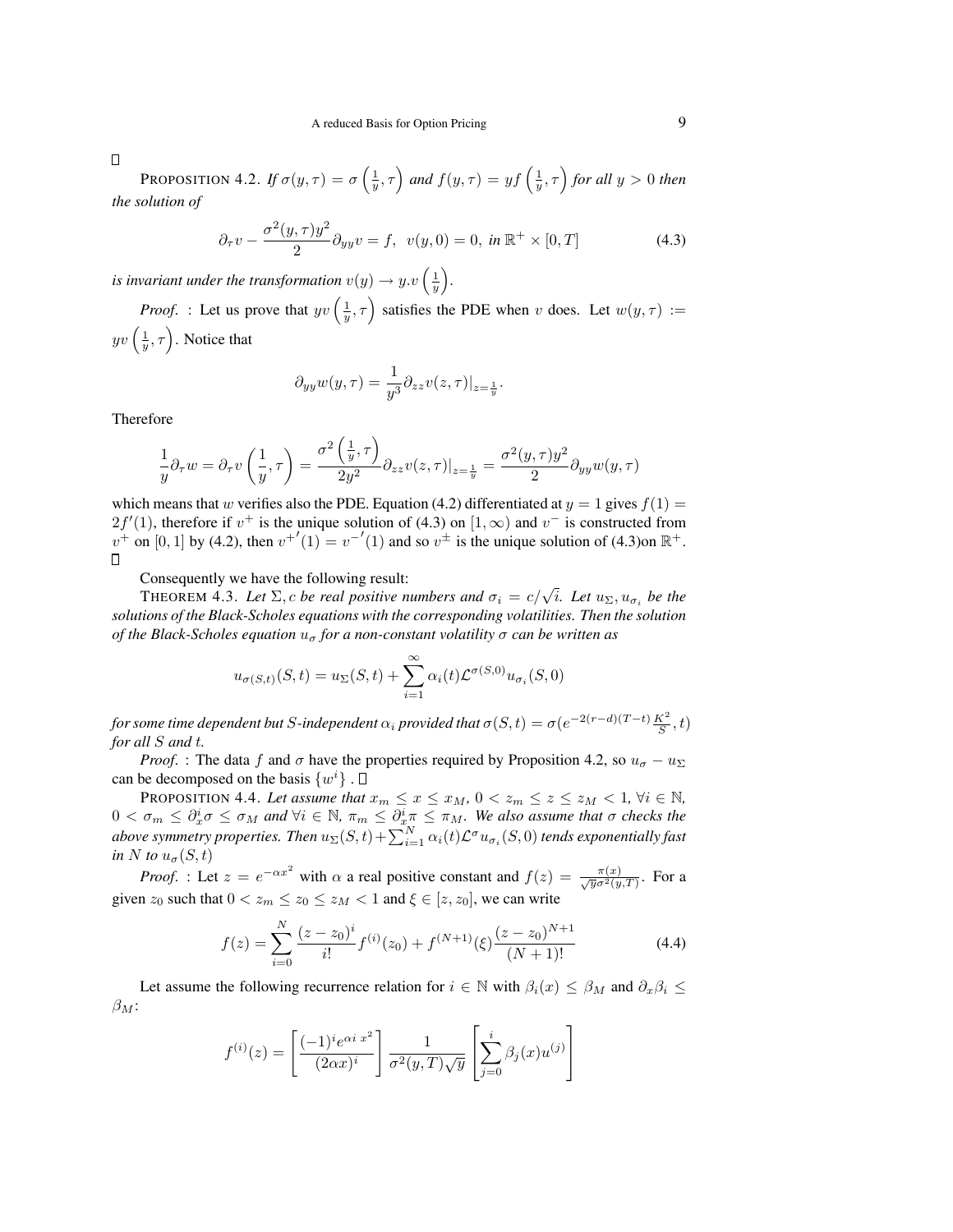This relation is true for  $i = 1$ . For  $i + 1$  we have:

$$
f^{(i+1)}(z) = \partial_z x \partial_x f^{(i)}(z)
$$
  
=  $\left[ \frac{-e^{\alpha x^2}}{2\alpha x} \right] \partial_x \left[ (-1)^i \frac{e^{\alpha i x^2}}{(2\alpha x)^i} \frac{1}{\sigma^2(y, T)\sqrt{y}} \sum_{j=0}^i \beta_j(x) u^{(j)} \right]$   
=  $(-1)^{i+1} \frac{e^{\alpha (i+1)x^2}}{(2\alpha x)^{i+1}} \frac{1}{\sigma^2(y, T)\sqrt{y}} \left( \left[ 2ix - \frac{i}{x} - \frac{1}{2} - 2 \frac{\partial_x \sigma}{\sigma} \right] \sum_{j=0}^i \beta_j(x) u^{(j)} + \sum_{j=0}^i \left[ \partial_x \beta_j(x) u^{(j)} + \beta_j(x) u^{(j+1)} \right] \right)$   
=  $(-1)^{i+1} \frac{e^{\alpha (i+1)x^2}}{(2\alpha x)^{i+1}} \frac{1}{\sigma^2(y, T)\sqrt{y}} \sum_{j=0}^{i+1} \beta'_j(x) u^{(j)}$ 

The recurrence relationship is then true and for  $C$  and  $C'$  real constants:

$$
|f^{(i)}(z)| = \left| \frac{(-1)^i e^{\alpha i x^2}}{(2\alpha x)^i} \frac{1}{\sigma^2(y, T)\sqrt{y}} \sum_{j=0}^i \beta_j(x) u^{(j)} \right|
$$
  

$$
\leq \frac{e^{\alpha i x_M^2 - \frac{1}{2}x_m}}{(2\alpha x_m)^i \sigma_m^2} i C
$$
  

$$
\leq \frac{e^{\alpha i x^2}}{(2\alpha x_m)^i} i C'
$$

We then introduce  $h = z - z_0$  and let

$$
\epsilon_{N-1} := f(z) - \sum_{i=0}^{N-1} \frac{h^i}{i!} f^{(i)}(z_0)
$$

$$
= f^{(N)}(\xi) \frac{h^N}{N!}
$$

$$
\epsilon_{N-1} \leq |f^{(N)}(\xi)| \frac{|z - z_0|^N}{N!}
$$
\n
$$
\leq \frac{e^{\alpha N x_M^2}}{(2x_m)^N} NC' \frac{h^N}{N!}
$$
\n
$$
\leq \frac{e^{\alpha N x_M^2}}{(2x_m)^N} NC' \frac{h^N}{\sqrt{2\pi N}} \text{ via Stirling's formula}
$$
\n
$$
\leq C'' \frac{e^{N(x_M^2 + 1)}}{(2x_m)^N} \frac{h^N}{N^{N - \frac{1}{2}}}
$$
\n
$$
\leq C'' \sqrt{N} \left(\frac{e^{(x_M^2 + 1)}}{2x_m} \frac{h}{N}\right)^N \to 0 \text{ as } N \to +\infty \text{ as fast as } N^{-N}
$$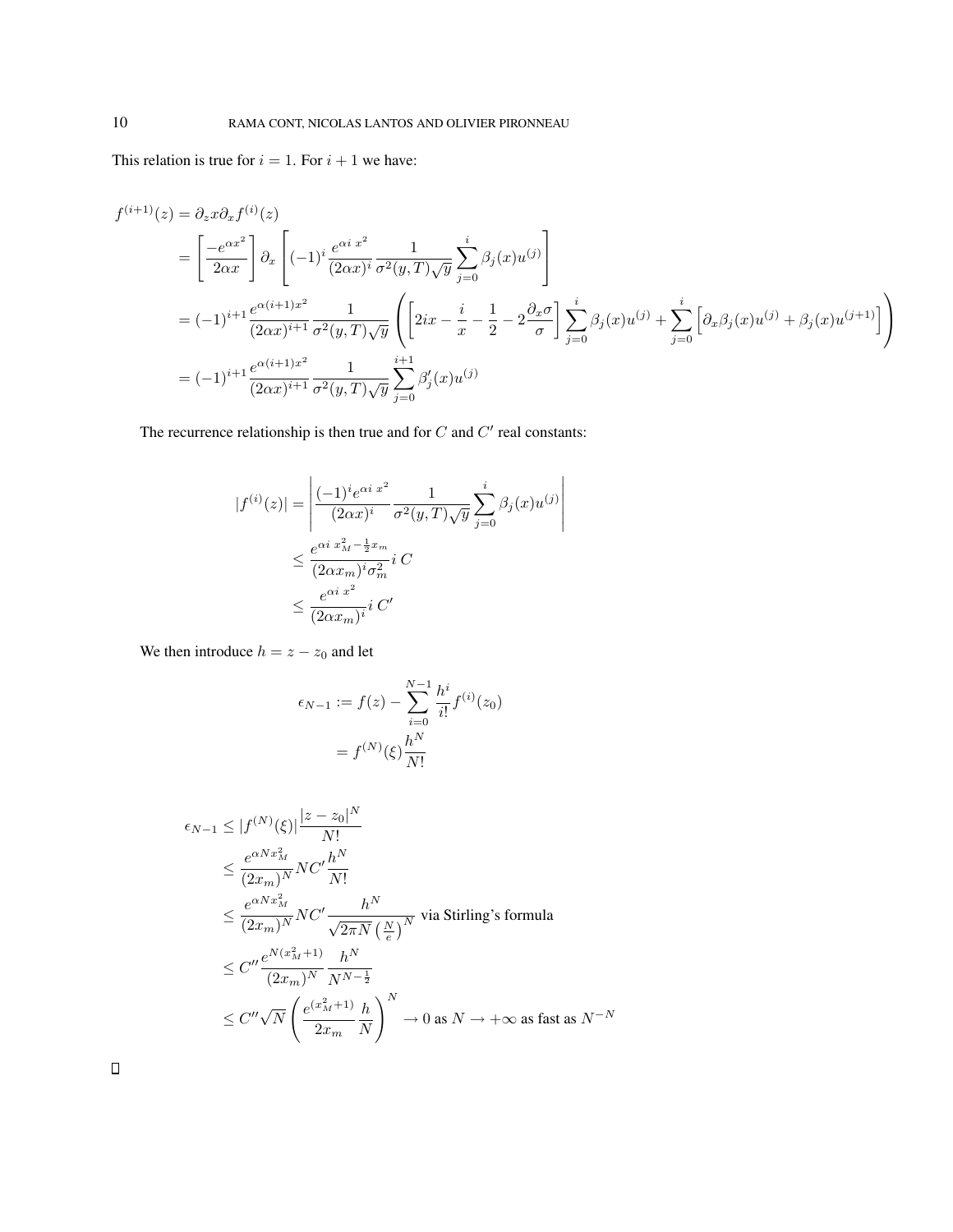4.1.2. Numerical Validation. In this section, we numerically check the importance of symmetry condition in the volatility parameter. In this purpose we introduce a "Gaussian volatility" (GV) model with  $\sigma(x, \tau) = e^{-0.1x^2}$ . We chose to compare  $\epsilon_p(T)$  relative error introduced before for 3 various cases: the Black-Scholes model and Gaussian volatility model which both check the symmetry condition, and the CEV model which doesn't. We numerically solve a call option problem with Finite Elements method according to these three volatility models on fine mesh of  $2^{13} - 1$  vertices and 501 time step. We then project the approximated solution on a reduced basis of size  $N = n$  defined as

For BS model by 
$$
\omega_i(x) = \omega_i^{BS} := \mathcal{L}^{\sigma_0}[u_{\sigma_i}](x,T) \quad \forall i = 1,\ldots,n
$$
  
For GV model by  $\omega_i(x) = \omega_i^{GV} := \mathcal{L}^{\sigma_{GV}(x,T)}[u_{\sigma_i}](x,T) \quad \forall i = 1,\ldots,n$   
For CEV model by  $\omega_i(x) = \omega_i^{CEV} := \mathcal{L}^{\sigma_{CEV}(x,T)}[u_{\sigma_i}](x,T) \quad \forall i = 1,\ldots,n$ 

We plot in Fig. 4.1 the results for a growing number of basis function. We observe a good



FIG. 4.1. *Relative errors*  $\epsilon_p(T)$  *on*  $\mathcal{L}^{\sigma}$  *basis only on*  $\Omega_{\epsilon} = [28.6, 56]$ *. The curve for CEV is to be compared* with Fig .3.4; it shows that when the symmetry condition is not satisfied  $\omega_i(x) = \omega_i^{CEV}$  are not sufficient.

convergence behaviour for the two symmetric cases and a threshold for CEV's model where the chosen  $\{\omega_i\}$  basis functions don't achieve to capture the solution.

4.2. The basis in a special case of CEV's model. As the CEV volatility doesn't check the symmetry property, we use the basis presented in (3.9) and prove the following property:

PROPOSITION 4.5. *For CEV model, i.e.*  $\sigma(y,T)=\alpha y^\beta$ , then  $\{{\mathcal L}^{\sigma_0}u_{\sigma_i}\}_i\cup\{{\mathcal L}^{\sigma(y,T)}u_{\sigma_i}\}_i$ *is a basis of the space of*  $C^{\infty}$  *functions which decay exponentially at infinity.* 

*Proof.* : Let  $x = \ln y$  and  $h_i = \exp(-\frac{x^2}{2\sigma_i 2\tau})$  with the constants  $\sigma_i$  chosen so as to make a basis for the even functions of  $x$  which decays exponentially at infinity.

We wish to show that any fast decaying function at infinity  $f$  can be written as

$$
f(x) = e^{\frac{x}{2}} \sum_{i} (a_i + b_i e^{2\beta x}) h_i(x)
$$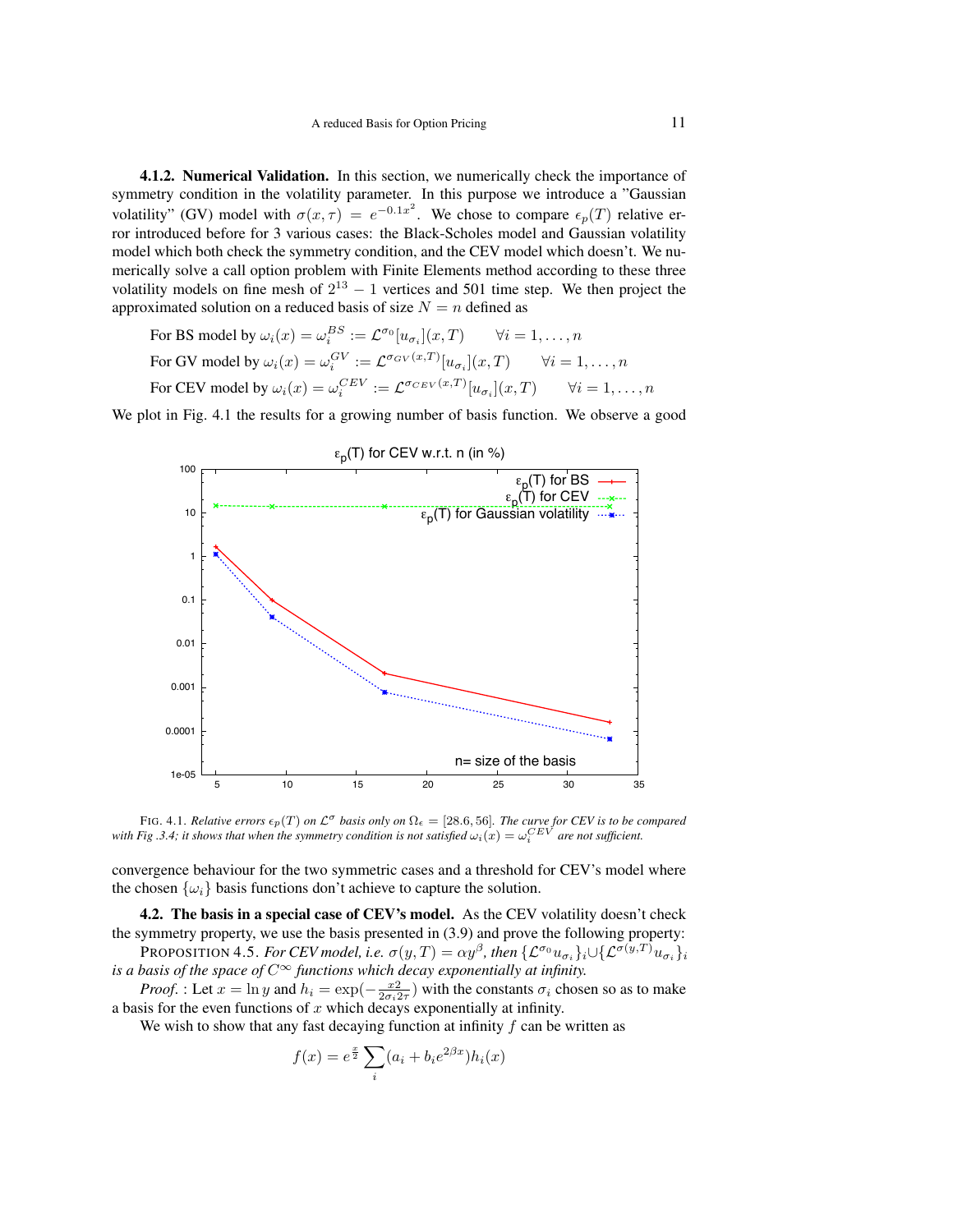Let  $g(x) = f(x)e^{-\frac{x}{2}}/(e^{2\beta x} - e^{-2\beta x})$ . As  $g(x) + g(-x)$  is even there exist  $a_i$  such that

$$
g(x) + g(-x) = \sum_i a_i h_i(x)
$$

Similarly there exist  $b_i$  such that

$$
e^{-2\beta x}g(x) + e^{2\beta x}g(-x) = \sum_i b_i h_i(x)
$$

By elimination of  $g(-x)$  we find

$$
(e^{2\beta x} - e^{-2\beta x})g(x) = e^{2\beta x} \sum_{i} a_i h_i(x) - \sum_{i} b_i h_i(x)
$$

In terms of  $f$  it gives

$$
(e^{2\beta x} - e^{-2\beta x})f(x)e^{-\frac{x}{2}}/(e^{2\beta x} - e^{-2\beta x}) = \sum_{i} (e^{2\beta x}a_i - b_i)h_i(x)
$$

which proves the result.  $\Box$ 

**4.3. The basis in a special case of Merton's model.** To prove that  $\{\mathcal{L}^J u_{\sigma_i}\}_i$  forms a basis of a subspace  $U$  of the square integrable functions which decay exponentially fast at infinity we shall use the property that if  $\mathcal L$  is continuous from U to  $\mathcal L U$  and  $u_i$  is a basis of U then  $\mathcal{L}u_i$  is a basis of  $\mathcal{L}U$ .

Recall that  $\mathcal{L}^{\sigma}$  is continuous and injective from  $H^2(\mathbb{R})$  to  $L^2(\mathbb{R})$  and  $\mathcal{L}^J$  is continuous from  $H^1(\mathbb{R})$  to  $L^2(\mathbb{R})$ .

We know from the previous theorem that  $\mathcal{L}^{\sigma}(u_{\sigma_i} - u_{\Sigma})$  is a basis for the functions of  $H^2(\mathbb{R})$ , u, which decay exponentially fast at infinity and are such that  $u(-x) = e^{-x}u(x)$ ; therefore, since  $(\mathcal{L}^{\sigma})^{-1}$  is continuous,  $\{u_{\sigma_i} - u_{\Sigma}\}_{i \in N}$  is a basis for the functions of  $H^2(\mathbb{R})$ with exponential decay at infinity and which satisfy the same symmetry condition, because  $\mathcal{L}^{\sigma}$  preserves the condition.

Consequently  $\{\mathcal{L}^{J}(u_{\sigma_i} - u_{\Sigma})\}_{i \in N}$  is a basis for the space of functions which satisfy the transported-by- $\mathcal{L}^{J}$  symmetry condition, which we proceed to establish now.

By definition of  $\mathcal{L}^{J}$  and by (3.5) we have

$$
\mathcal{L}^{J}u(-x) = \int_{\mathbb{R}} u(z-x)J(z)dz - \lambda u(-x) - c\partial_{x}u(-x)
$$

with  $c = \lambda (e^{\frac{\delta^2}{2}})$  $\frac{dy}{dx}$  +  $\mu$  - 1). Now  $u(-x) = e^{-x}u(x)$  implies that  $\partial_x u(-x) = -e^{-x}(u(x) - x)$  $\partial_x u(x)$ ), so with  $z' = -z$ 

$$
\mathcal{L}^{J}u(-x) = -e^{-x}\left[\int_{\mathbb{R}} e^{-z'}u(x+z')J(-z')dz' + (\lambda - c)u(x) + c\partial_x u(x)\right]
$$

The condition on  $\mathcal{L}^{J}u(x)$  seems difficult to find except if

$$
J(z) = -e^{-z}J(-z) \text{ and } c = 0.
$$
 (4.5)

in which case one has

$$
\mathcal{L}^{J}u(-x) = e^{-x} \mathcal{L}^{J}u(x)
$$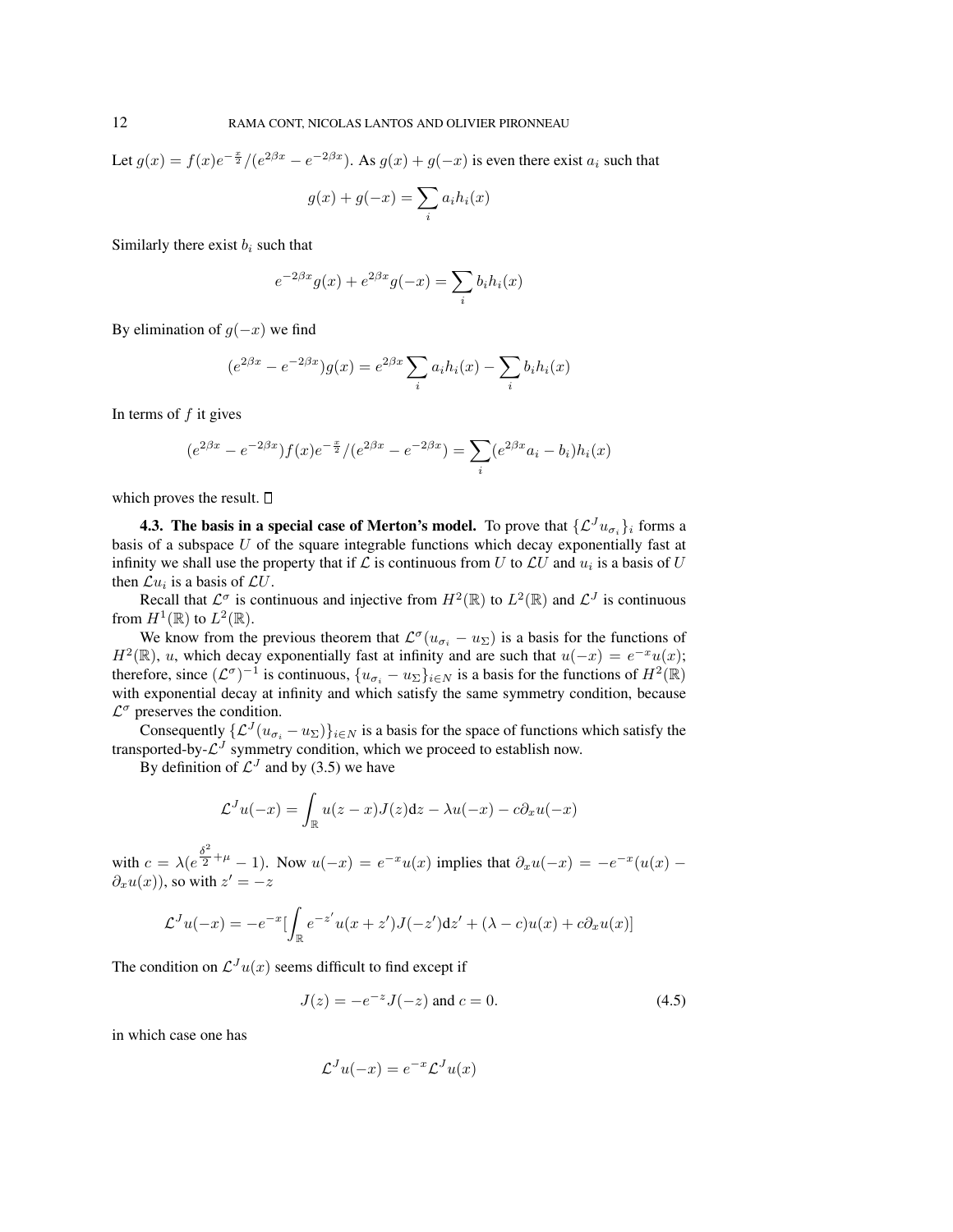Therefore any smooth function  $v$  which decays exponentially fast at infinity and which satisfies  $u(-x) = e^{-x}u(x)$  can be written on the basis  $\{\mathcal{L}^J u_{\sigma_i}\}_{i \in \mathbb{N}}$ . Because this symmetry is the opposite of the previous one, all this leads to the following proposition:

THEOREM 4.6. *If*  $\sigma(S,t) = \sigma(e^{-2r(T-t)}\frac{K^2}{S},t)$  *for all S and t and if (4.5) holds then* any solution of the Black-Scholes-Merton model (2.7) is a linear combination of  $\{{\mathcal L}^\sigma u_{\sigma_i}\}_i$   $\cup$  $\{\mathcal{L}^Ju_{\sigma_i}\}_i.$ 

*Proof.* Let v be any smooth function decaying exponentially fast at infinity. The following identity holds

$$
v(x) = \frac{1}{2}(v(x) + e^{x}v(-x)) + \frac{1}{2}(v(x) - e^{x}v(-x)).
$$

It shows that  $v$  has been written as a sum of a function verifying the first symmetry condition plus a function verifying the second symmetry condition.  $\Box$ 

REMARK 2. *When neither* σ *nor* J *satisfy the conditions of the last two theorems, still we suspect that we have a basis because each operator has a restriction and it doesn't look like both restrictions are the same. However we cannot prove it.*

For Numerical computations the following is useful

√

PROPOSITION 4.7. *When* σ *is constant and* J *is given by (3.5) then*

$$
\mathcal{L}^{J}u_{\sigma}(x,\tau)=\mathcal{N}(d_2)-e^{x+\mu+\frac{\delta^2}{2}}\mathcal{N}(d_1)-\lambda u_{\sigma}-\lambda e^{x}\mathcal{N}(\frac{x}{\tau}+\frac{\tau}{2})(e^{\frac{\delta^2}{2}+\mu}-1)
$$

 $\delta^2 + \sigma^2 \tau$  and  $d_2 = (x + \mu - \frac{\sigma^2 \tau}{2})/$ 

√

 $\delta^2 + \sigma^2 \tau$ .

*with*  $d_1 = (x + \mu + \delta^2 + \frac{\sigma^2 \tau}{2})/$ The proof is in appendix B.

5. Numerical results. We now solve the Galerkin method describe in §3 for a call option under different models: CEV and Merton. In both cases, the basis is the one chosen in section 3.3.

To study the efficiency of the method, we work on two distinct metrics of error expressed in percentage. The first one is the classic relative error reminded in (5.1). Another appropriate error metric for financial application is the relative error expressed in term of Black-Scholes (B-S) implied volatility. We then define

$$
\epsilon(S) = \frac{|u_N(S,0) - u_{Exact}(S,0)|}{|u_{Exact}(S,0)|} \quad \text{and} \quad \epsilon_\Sigma(S) = \frac{|\Sigma_N(S,0) - \Sigma_{Exact}(S,0)|}{|\Sigma_{Exact}(S,0)|} \quad (5.1)
$$

where  $\Sigma$  is the implied volatility computed by the inversion of B-S formula with respect to the volatilty  $\sigma$ . All the parameters for models are those presented in §3.2.2. The linear system associated to the Galerkin discretization is solved with a GMRES solver.

5.1. CEV model. We first present the numerical results obtained for CEV model. In Fig. 5.1, we first plot the relative error  $\epsilon(S)$  in option price and then in term of implied volatility (Fig. 5.2 and 5.3). The convergence results are shown in the two tables 5.1 and 5.2. We recall that  $\Omega_{\epsilon} = [28.6, 56]$ .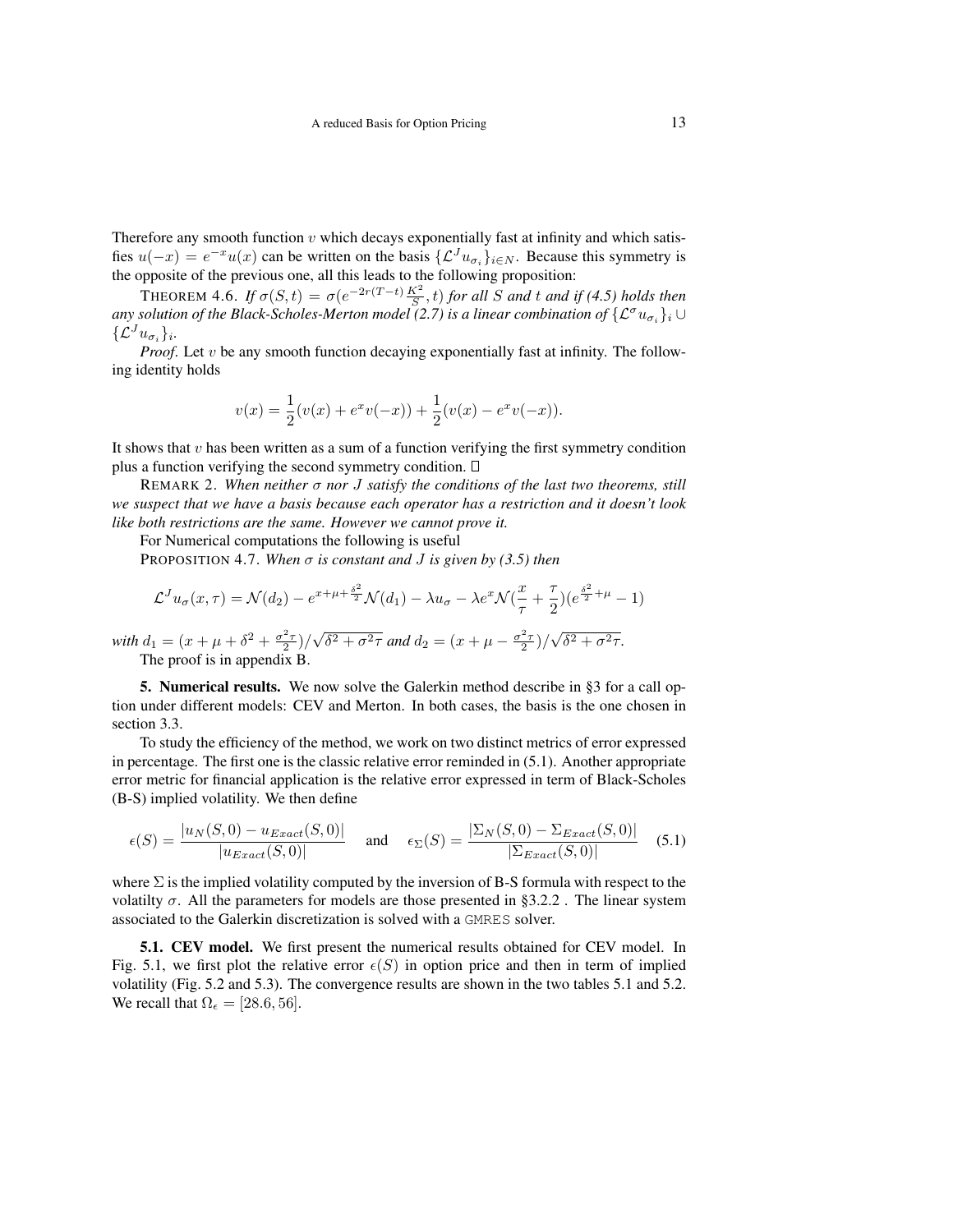

FIG. 5.1. *Relative errors*  $\epsilon(S)$  *for CEV's solution on*  $\Omega_{\epsilon}$ 

| $\, n$ | # Basis | $C_N(Spot, 0)$ | $\epsilon(Spot)$ | $L^2[\epsilon(S)]$ | $L^{\infty}[\epsilon(S)]$ |
|--------|---------|----------------|------------------|--------------------|---------------------------|
| 5      | 10      | 11.492         | $0.132\%$        | $0.428\%$          | $0.902\%$                 |
| 9      | 18      | 11.511         | $0.036\%$        | $0.078\%$          | $0.254\%$                 |
| 17     | 34      | 11.509         | $0.014\%$        | $0.075\%$          | $0.256\%$                 |
| 33     | 66      | 11.509         | $0.017\%$        | $0.074\%$          | $0.253\%$                 |
| Exact  |         | 11.507         |                  |                    |                           |

TABLE 5.1

*Relative errors*  $\epsilon(S)$  *for CEV's model w.r.t.*  $n (S \in \Omega_{\epsilon})$ 

The results show that 18 basis (i.e.  $n = 9$ ) is sufficient to reach an acceptable accuracy in both error metrics. The gain obtained by adding new basis is small. This may be due to at least two facts: the CEV's local volatility model doesn't check the symmetry assumption presented in §4 and the associated Galerkin matrix is ill-conditioned.

5.2. Merton model. We then present the numerical results obtained under Merton's model. We plot in Fig. 5.4, 5.5 and 5.6 and in tables 5.3 and 5.4 the same indicators as before. We recall  $\Omega_{\epsilon} = [12.6, 127]$ 

The results obtained for Merton's model are pretty good even if as CEV's case, symmetry assumptions and ill-conditioned difficulties. Our basis is efficient and as accurate as a standard finite element method on a refined mesh but for a lesser computational cost as the linear system to solve at every time step is much smaller for the given accuracy.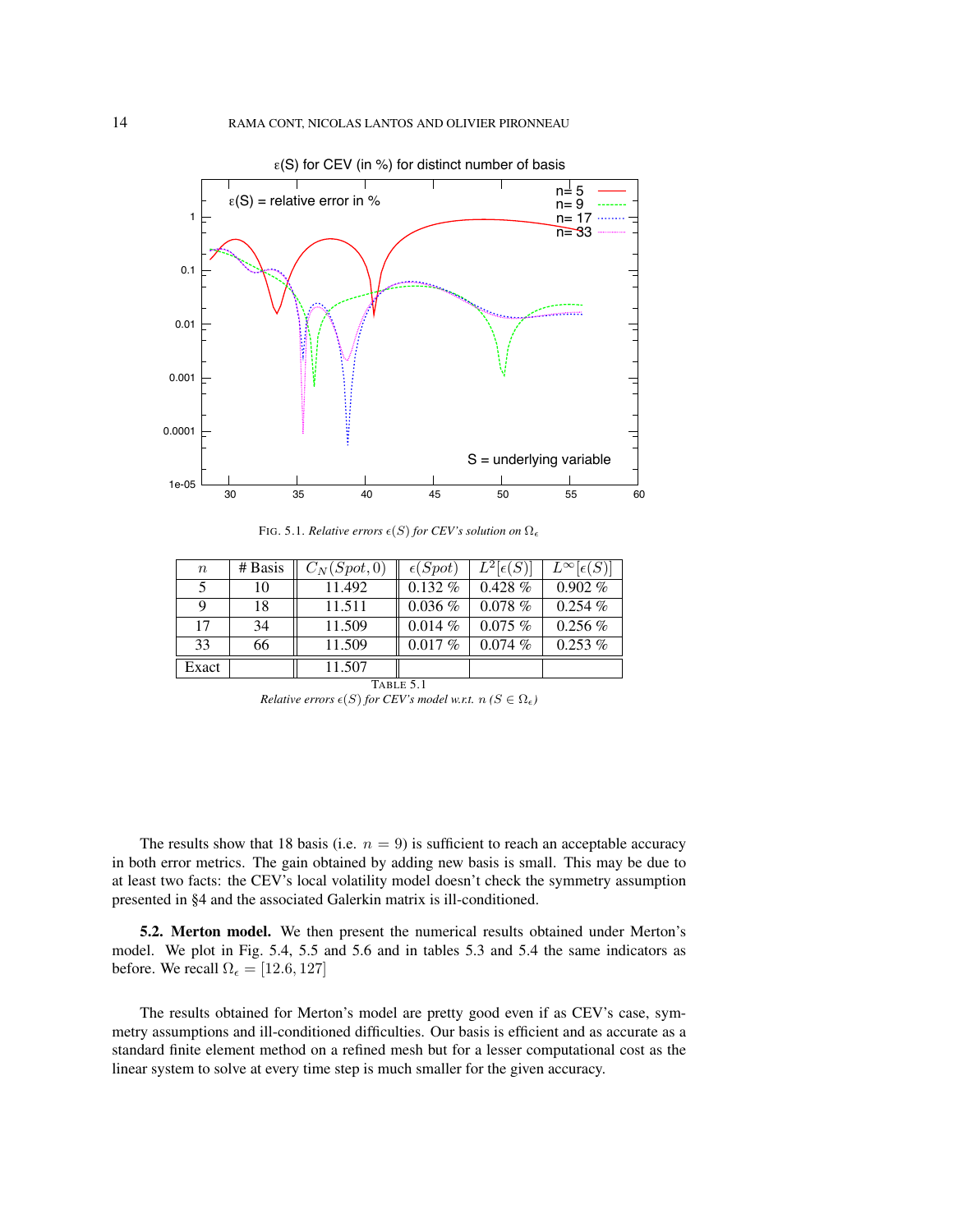| $\boldsymbol{n}$ | # Basis   | $\Sigma_N(Spot,0)$ | $\epsilon_{\Sigma}(Spot)$ | $L^2[\epsilon_{\Sigma}(S)]$ | $L^{\infty}[\epsilon_{\Sigma}(S)]$ |  |  |  |
|------------------|-----------|--------------------|---------------------------|-----------------------------|------------------------------------|--|--|--|
| 5                | 10        | 0.1503             | $0.646\%$                 | 7.281%                      | $20.03\%$                          |  |  |  |
| 9                | 18        | 0.1515             | 0.174%                    | $0.322\%$                   | 1.274 %                            |  |  |  |
| 17               | 34        | 0.1514             | $0.067\%$                 | $0.277\%$                   | $0.815\%$                          |  |  |  |
| 33               | 66        | 0.1514             | 0.081%                    | $0.277\%$                   | $0.897\ \overline{\%}$             |  |  |  |
| 0.1513<br>Exact  |           |                    |                           |                             |                                    |  |  |  |
|                  | TABLE 5.2 |                    |                           |                             |                                    |  |  |  |

*Relative error for CEV's model in term of B-S implied volatility w.r.t.*  $n (S \in \Omega_{\epsilon})$ 



FIG. 5.2. *CEV solution in term of B-S implied volatility on* Ω

5.2.1. Study of the spectrum. Here we are interested in the spectrum of the matrix  $C = M + \delta \tau A$  of the Galerkin scheme obtained for 66 basis (see (3.3)).

Figure 5.7 illustrates the exponential decay of the C-matrix eigenvalues (normalized by the trace of the matrix), a key ingredient in the search for a reduced basis as previously explained. Note that the reduction of the decay rate that occurs after the fourtieth eigenvalue is surely due to numerical noise.

In Fig. 5.8 we show the relative error of the Galerkin scheme on the eigenvector basis. We observe that 20 basis are sufficient to achieve formal convergence. Moreover the convergence rate is similar to the one observed with the basis  $w_i$ , which reinforces our confidence in the fact that this basis is a good one and further reduction is unnecessary.

6. Calibration. The fact that one can write any call  $C_{\sigma}$ , solution of the Black-Scholes equation for a general volatility  $\sigma(S, t)$ , as

$$
C_{\sigma}(S,t) = C_{\Sigma}(S,t) + \sum_{i=1}^{I} \alpha_i(t) (C_{\sigma_i}(S,0) - C_{\Sigma}(S,0))
$$
\n(6.1)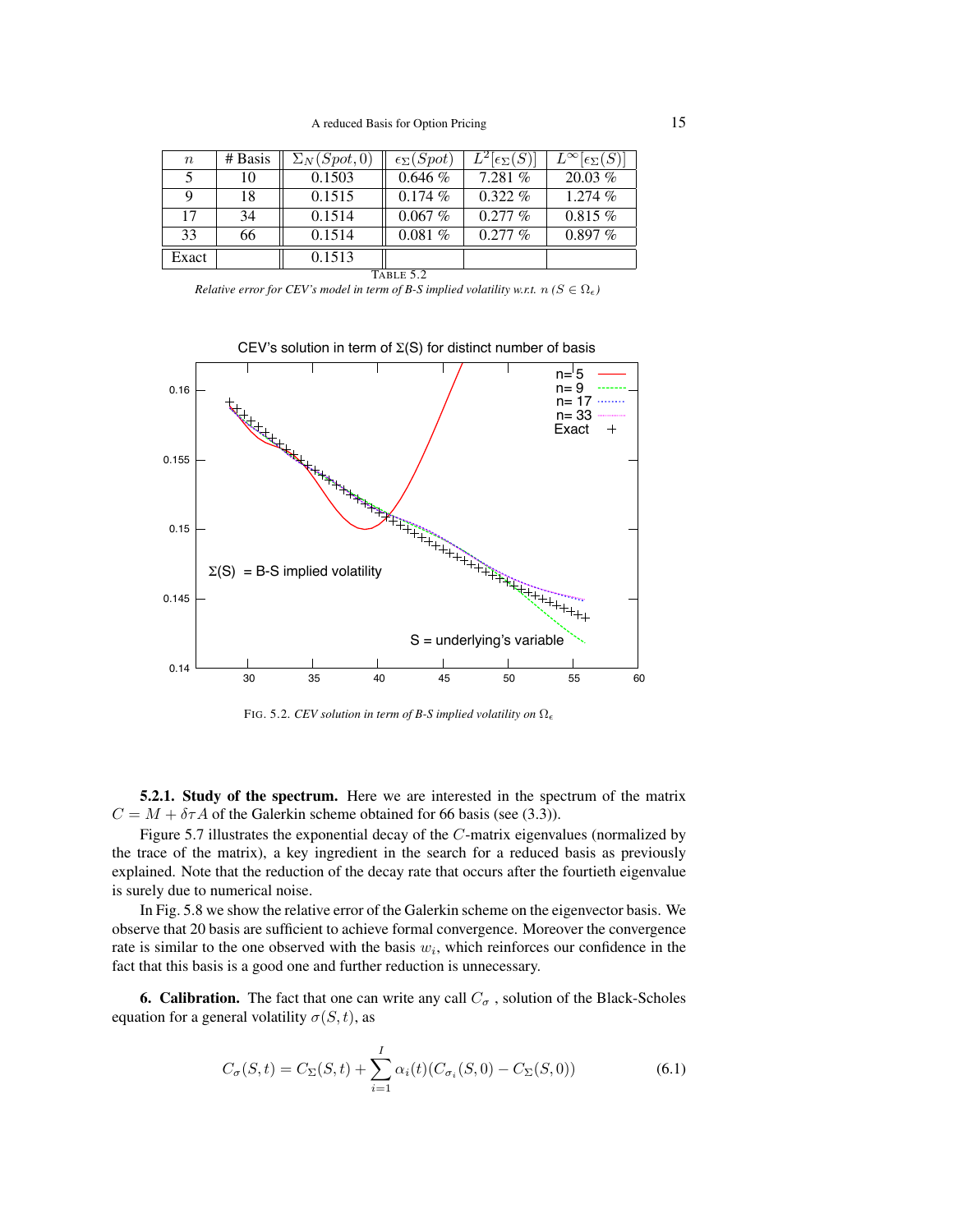

FIG. 5.3. *Relative Error of B-S implied volatility:*  $\epsilon_{\Sigma}(S)$  *on*  $\Omega_{\epsilon}$ 

| $\boldsymbol{n}$ | # Basis | $C_h(Spot)$ | $\epsilon(Spot)$ | $L^{\infty}[\epsilon(S)]$ | $L^2[\epsilon(S)]$ |  |  |
|------------------|---------|-------------|------------------|---------------------------|--------------------|--|--|
| 5                | 10      | 22.588      | $0.160\%$        | $2.323\%$                 | $8.549\%$          |  |  |
| 9                | 18      | 22.634      | $0.045\%$        | $0.089\%$                 | $0.269\%$          |  |  |
| 17               | 34      | 22.626      | $0.006\%$        | 0.046%                    | $0.134\%$          |  |  |
| 33<br>66         |         | 22.627      | $0.012\%$        | $0.046\%$                 | $0.104\%$          |  |  |
| Exact            |         | 22.624      |                  |                           |                    |  |  |
| TABLE 5.3        |         |             |                  |                           |                    |  |  |

*Relative errors for Merton's model in bp wrt* n

has interesting consequences for calibration.

In general one observes at  $t = 0$  some calls  $\{u_j\}_{j=1}^J$  all based on the same asset S; these have strikes  $K_j$  and maturity  $T_j$ .

Suppose one wishes to calibrate  $\sigma$  so as to reproduce these calls; according to Dupire's equation

$$
\partial_T u_\sigma - \frac{\sigma^2}{2} \partial_{KK} u_\sigma + r \partial_K u_\sigma = 0, \ \ u_\sigma(K,0) = (S - K)^+ \tag{6.2}
$$

one may solve

$$
\sigma = \arg \min_{\sigma} \sum_{j=1}^{J} |u_{\sigma}(K_j, T_j) - u_j|^2 \tag{6.3}
$$

When a decompostion similr to  $(6.1)$  but with  $K, T$  as variables, then  $(6.3)$  is a sum of independent problems at each time  $T_j$ : for each  $T^*$  one solves

$$
\alpha(T^*) = \arg\min_{\alpha} \sum_{j:T_j = T^*} |u(K_j, T^*; \alpha) - u_j|^2
$$
: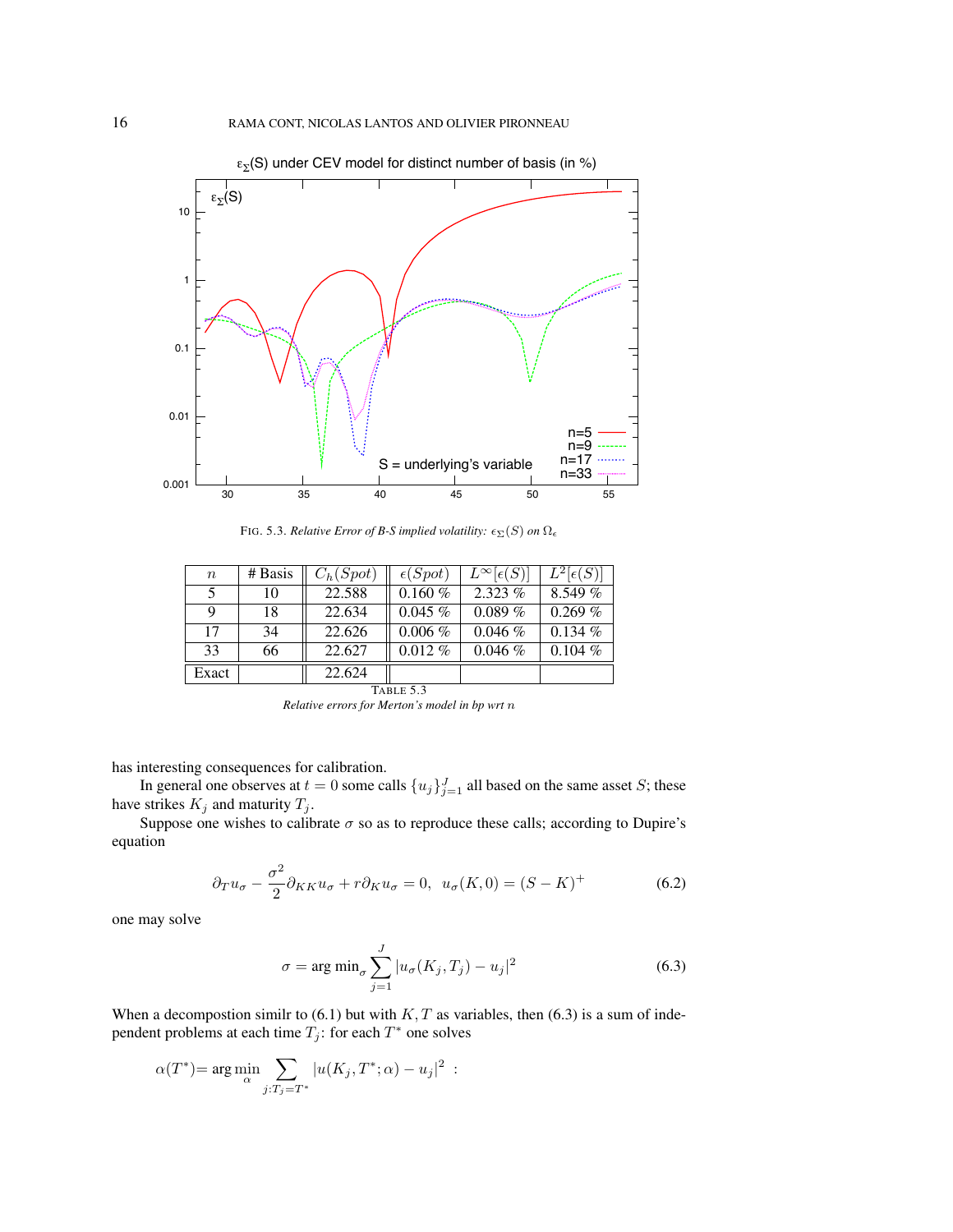

 $\varepsilon$ (S) (in %) under Merton's model for distinct number of basis

FIG. 5.4. *Relative error*  $\epsilon(T, S)$  *for Merton solution* 

| $\boldsymbol{n}$ | # Basis | $\Sigma_h(Spot)$ | $\epsilon_{\Sigma}(Spot)$ | $\overline{L}^2[\epsilon_{\Sigma}(S)]$ | $L^{\infty}[\epsilon_{\Sigma}(S)]$ |  |  |
|------------------|---------|------------------|---------------------------|----------------------------------------|------------------------------------|--|--|
| 5                | 10      | 0.6706           | $0.271\%$                 | $1.913\%$                              | 5.721 $%$                          |  |  |
| 9                | 18      | 0.6729           | $0.076\%$                 | $0.189\%$                              | $0.340\%$                          |  |  |
| 17               | 34      | 0.6725           | $0.011\%$                 | $0.084\%$                              | $0.182\%$                          |  |  |
| 33               | 66      | 0.6725           | 0.021%                    | $0.076\%$                              | $0.151\%$                          |  |  |
| Exact            |         | 0.6723           |                           |                                        |                                    |  |  |
| TABLE 5.4        |         |                  |                           |                                        |                                    |  |  |

*Relative error in term of B-S' implied volatility (* $S \in \Omega$ *<sub>* $\epsilon$ *</sub>)* 

$$
u(K_j, T^*; \alpha) = u_{\Sigma}(K_j, T^*) + \sum_{i=1}^{I} \alpha_i \left[ u_{\sigma_i}(K_j, T_M) - u_{\Sigma}(K_j, T_M) \right] \tag{6.4}
$$

where  $T_M = \max T_j$  is the reference time chosen to build the basis. The volatility surface is recovered from Dupire's equation and  $u_{\sigma}(K,T) = u(K,T;\alpha)$ ; the derivatives with respect to  $K$  are computed analytically.

The method is tested on the data shown in Table 6.1. The rate r is constant:  $r = 0.03$ . The spot price is 1418.3. In this example there are 6 times  $T^*$ . The basis is made of Black-scholes calls with volatility  $0.3/\sqrt{i}$ , i=2..9. The Black-Scholes solution used for the translation corresponds to  $\Sigma = 0.3$ . At each  $T^*$  a set of 8  $\alpha_i$  are computed by solving (6.4) by a conjugate gradient method with a maximum of 300 iterations. We found the optimization more efficient if  $\alpha_i$  is replaced by  $10 \sin \alpha_i$ .

The method is very fast, even faster than fitting with an implied volatility, but it gives the local volatility only at the times corresponding to the maturity of an observation. The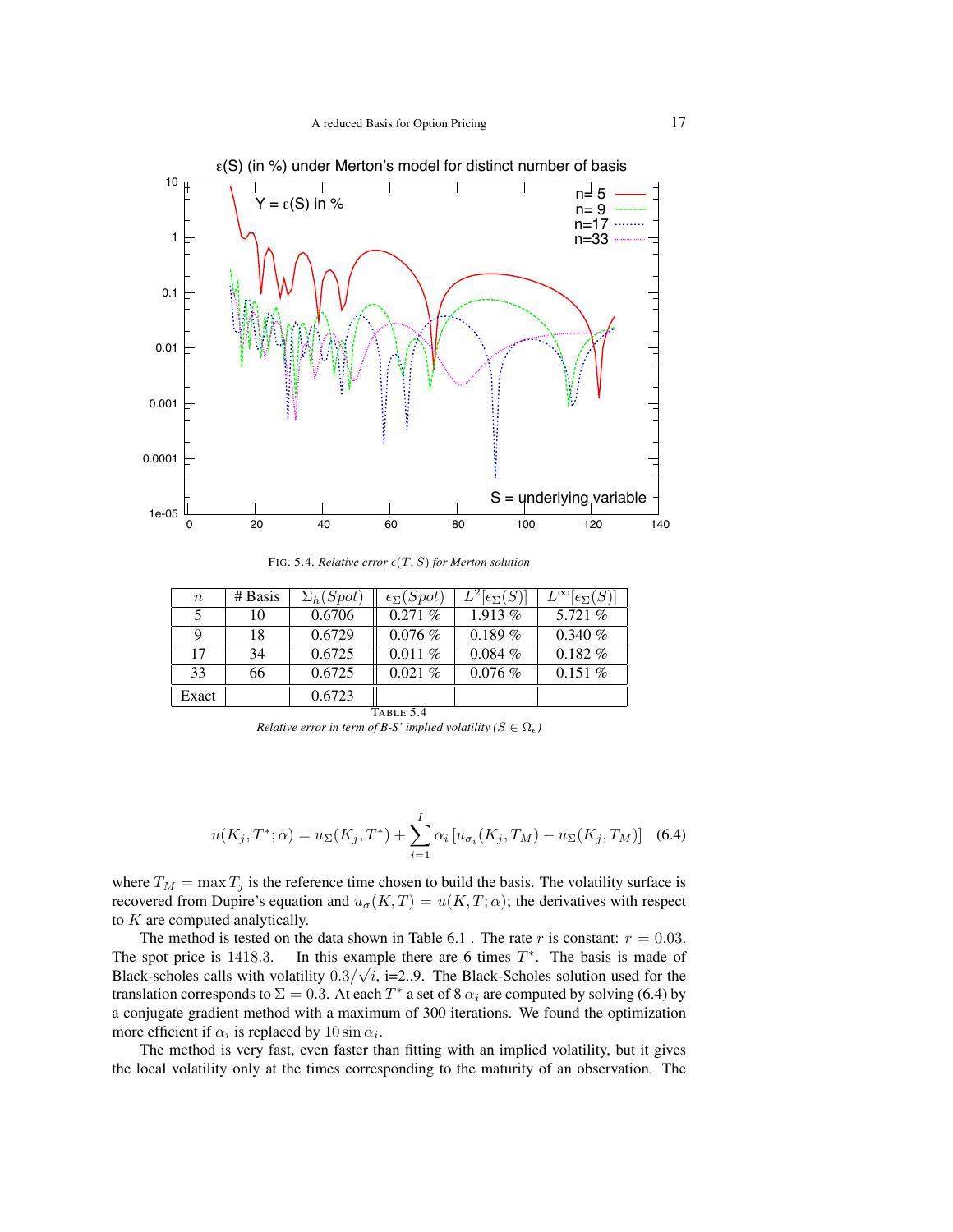| Strike | $1$ Month | 2 Months | 6 Months  | 12 Months | 24 Months | 36 Months |
|--------|-----------|----------|-----------|-----------|-----------|-----------|
| 700    |           |          |           |           |           | 733       |
| 800    |           |          |           |           |           | 650.6     |
| 900    |           |          |           |           |           | 569.8     |
| 1000   |           |          |           |           | 467.8     |           |
| 1100   |           |          |           |           | 385.3     |           |
| 1150   |           |          |           |           | 345.4     |           |
| 1175   |           |          | 265.2     |           |           |           |
| 1200   |           |          | 242       | 266.1     | 306.6     |           |
| 1215   |           |          |           | 253.4     |           |           |
| 1225   |           |          | 219       | 245       |           |           |
| 1250   |           |          | 196.6     | 224.2     | 269.2     |           |
| 1275   |           |          | 174.5     | 203.9     | 251       |           |
| 1300   |           |          | 152.9     | 184.1     | 233.2     |           |
| 1325   |           |          | 131.9     | 164.9     | 215.8     |           |
| 1350   |           |          | 111.7     | 146.3     | 198.9     |           |
| 1365   |           |          | 100       |           |           |           |
| 1375   | 50.6      | 60       | 92.5      | 139       | 182.6     |           |
| 1380   | 46.1      | 55.8     |           |           |           |           |
| 1385   | 41.8      | 51.8     |           |           |           |           |
| 1390   | 37.5      | 47.9     |           |           |           |           |
| 1395   | 33.4      | 44       |           |           |           |           |
| 1400   | 29.4      | 40.3     | 74.5      | 128.4     | 166.7     | 215.9     |
| 1405   | 25.6      | 36.7     |           |           |           |           |
| 1410   | 21.9      | 33.2     |           |           |           |           |
| 1415   | 18.7      | 29.8     |           |           |           |           |
| 1420   | 15.4      | 26.6     |           |           |           |           |
| 1425   | 12.7      | 23.8     | 58        | 111.4     | 151.5     |           |
| 1430   | 10        | 20.7     |           |           |           |           |
| 1435   | $8\,$     | 18.2     |           |           |           |           |
| 1440   | 6.3       | 15.7     |           |           |           |           |
| 1445   | 4.4       | 13.4     |           |           |           |           |
| 1450   | 3.1       | 11.3     | 43.3      | 95.2      | 136.9     | 187.5     |
| 1455   | 2.05      | 9.6      |           |           |           |           |
| 1460   | 1.45      | 7.9      |           |           |           |           |
| 1475   |           |          | 30.6      | 80.2      |           |           |
| 1500   |           |          | 20.3      | 54        | 109.6     | 160.8     |
| 1525   |           |          | 12.6      | 42.7      |           |           |
| 1550   |           |          | 7.5       | 33        |           |           |
| 1575   |           |          |           | 24.7      |           |           |
| 1600   |           |          | 1.95      | 18.2      | 64.5      | 113,9     |
| 1700   |           |          |           |           | 32.7      | 75,7      |
| 1800   |           |          |           |           | 15.5      |           |
| 1900   |           |          |           |           | 5.2       |           |
|        |           |          | TABLE 6.1 |           |           |           |

*The prices of a family of calls on the same asset (Eurostoxx50)*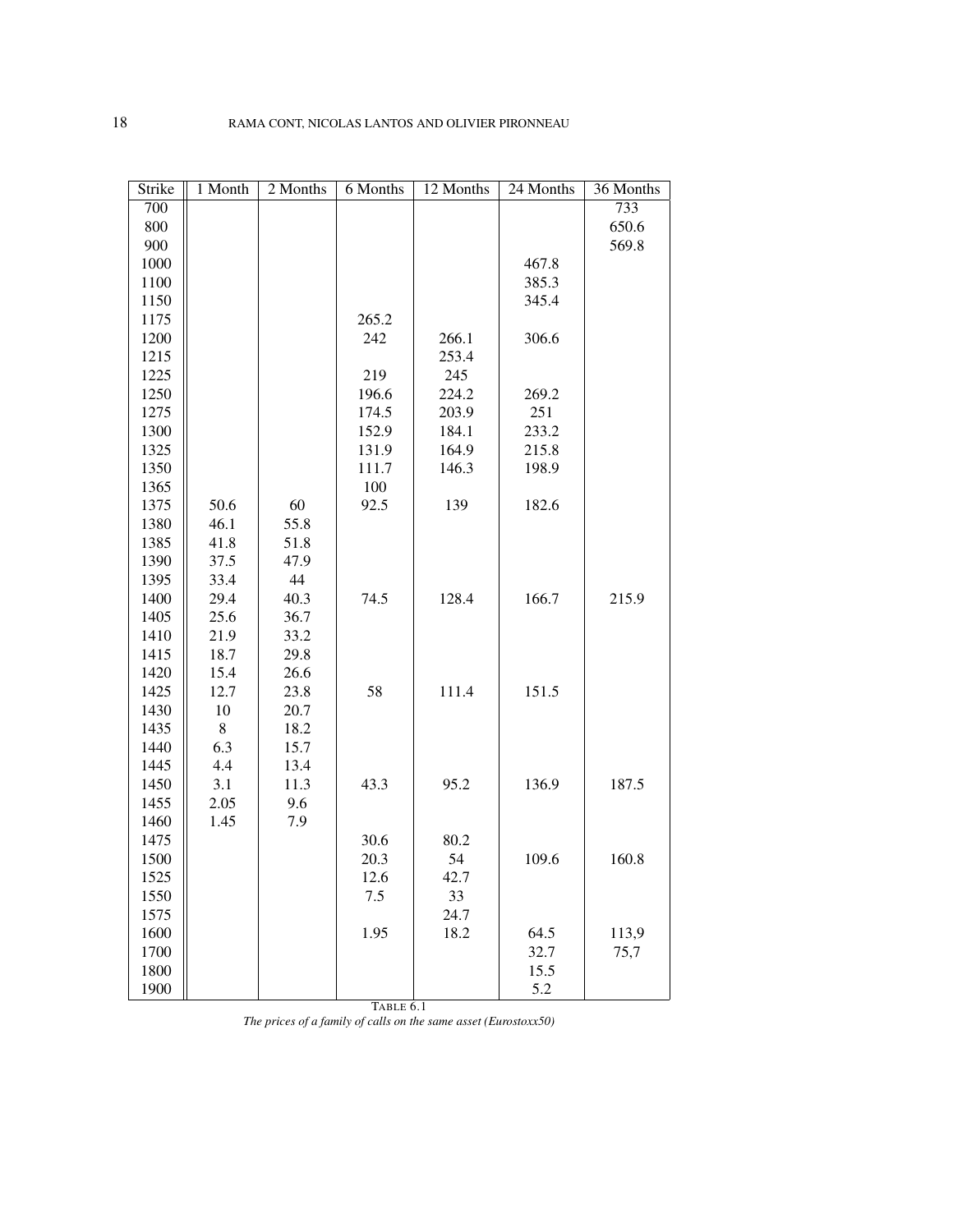

FIG. 5.5. *Merton's solutions in term of B-S implied volatility for various* n *and "exact" solution*



FIG. 5.6. *Relative error of B-S' implied volatility:*  $\epsilon_{\Sigma}(x,T)$ 

method seems stable and accurate. Restrictions on  $\alpha$  such as  $\alpha \in (0,1)$  can be applied for more stability but it may deteriorate the accuracy.

7. Conclusion. We design a one dimensional reduced basis to solve parabolic partial integro-differential equation. Our basis computed on Black-scholes closed form solution allows efficient numerical computation and a good asymptotic behaviour. We prove the convergence and the accuracy of the numerical results shows the efficiency of our basis choice.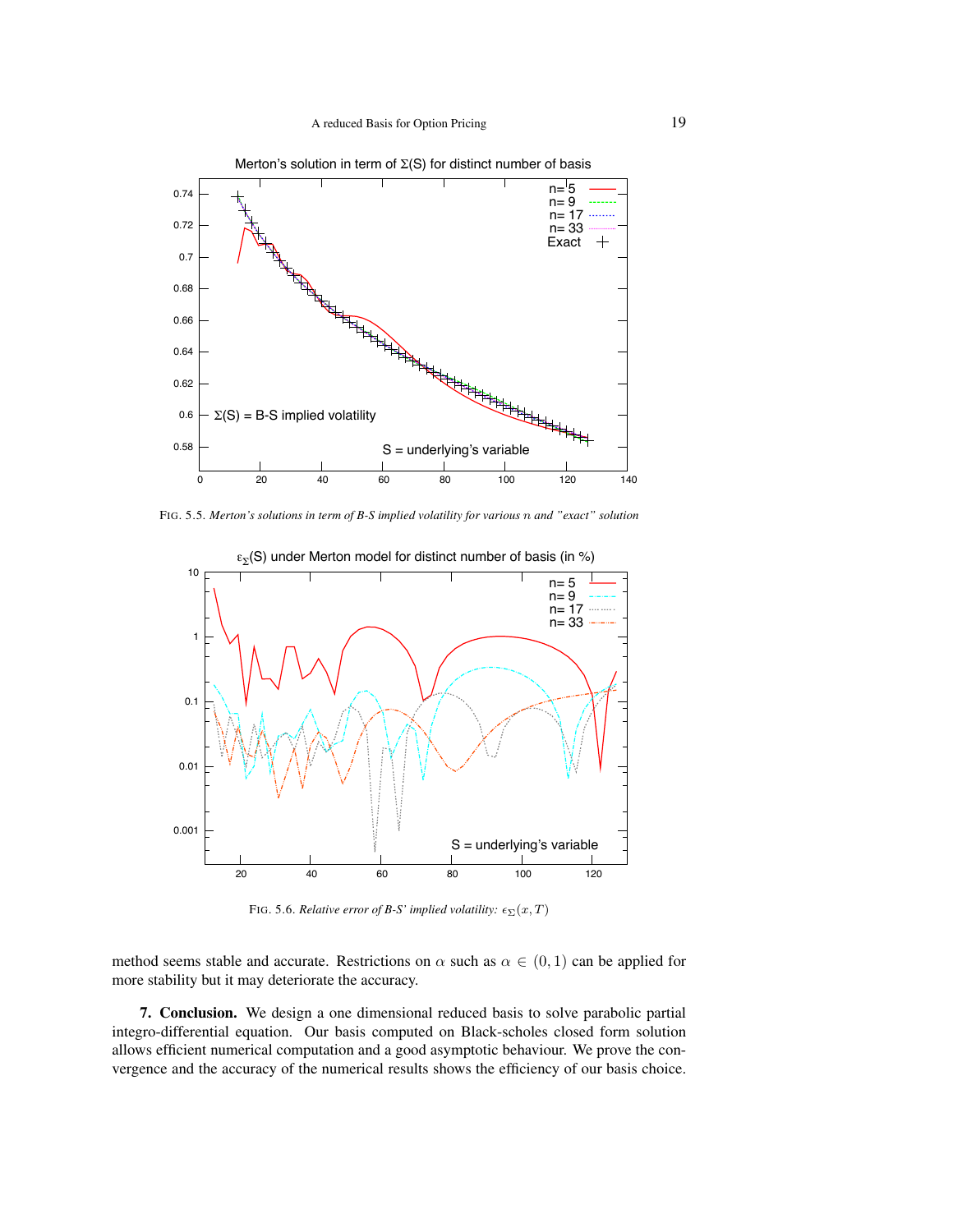

FIG. 5.7. *Eigenvalues of the matrix C normalized by its trace, in log-scale*



Relative error  $\varepsilon(x)$  on eigenvector in %

FIG. 5.8. *Relative error in several norms of*  $\epsilon(S, T)$  *in logscale : evolution with the number of eigenvectors in the basis and comparison with the same numbers of*  $w_i$  *vectors in place of eigenvectors.*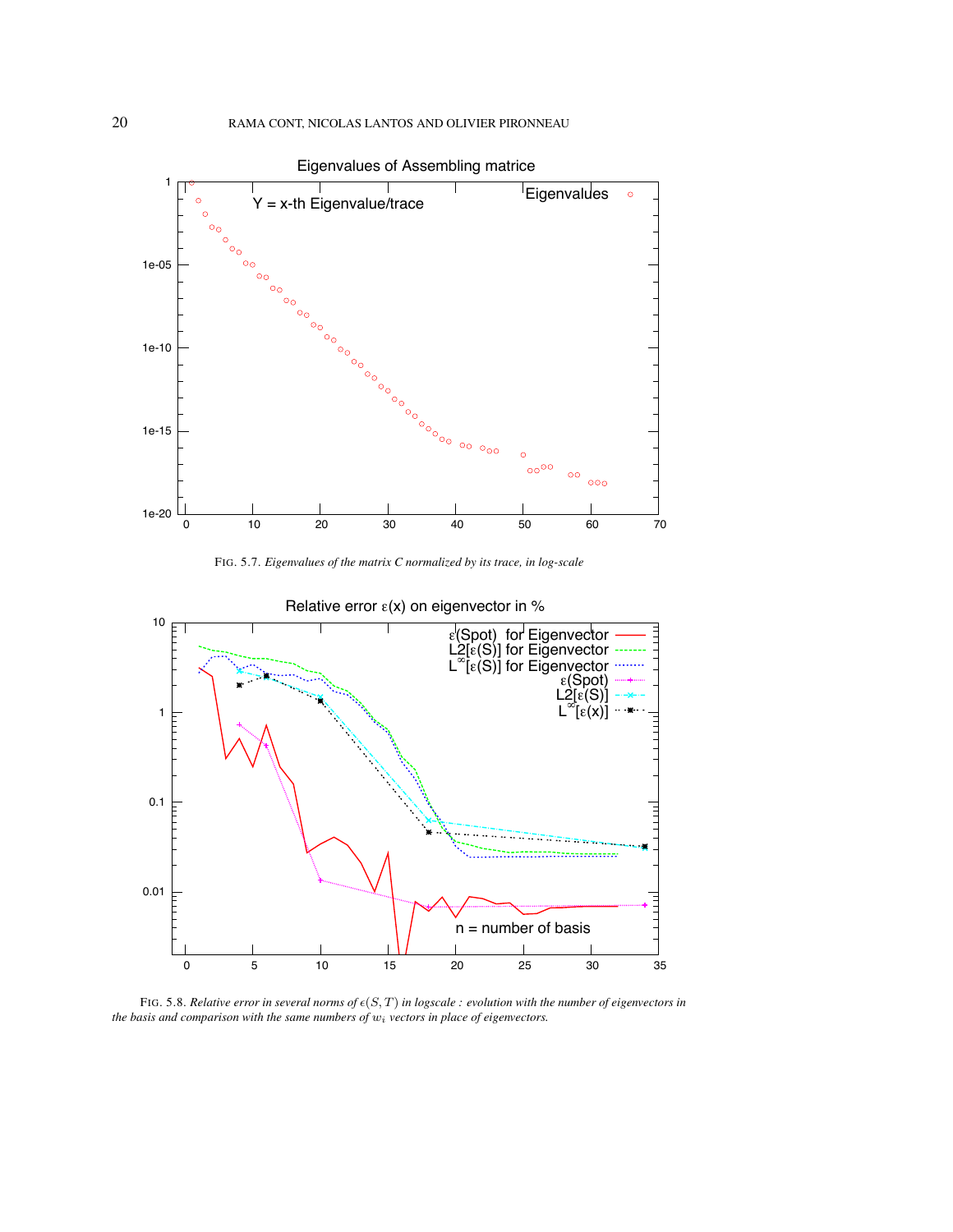

FIG. 6.1. *Difference between observations and model predictions (top). The average error is between 1 and 9 and average 4 at each point. Bottom: the local volatility recovered from the Dupire equation at the observed points.*

Less than twenty basis are needed to efficiently solve our problem. This basis is also tried for calibration of a local volatility.

**REFERENCES**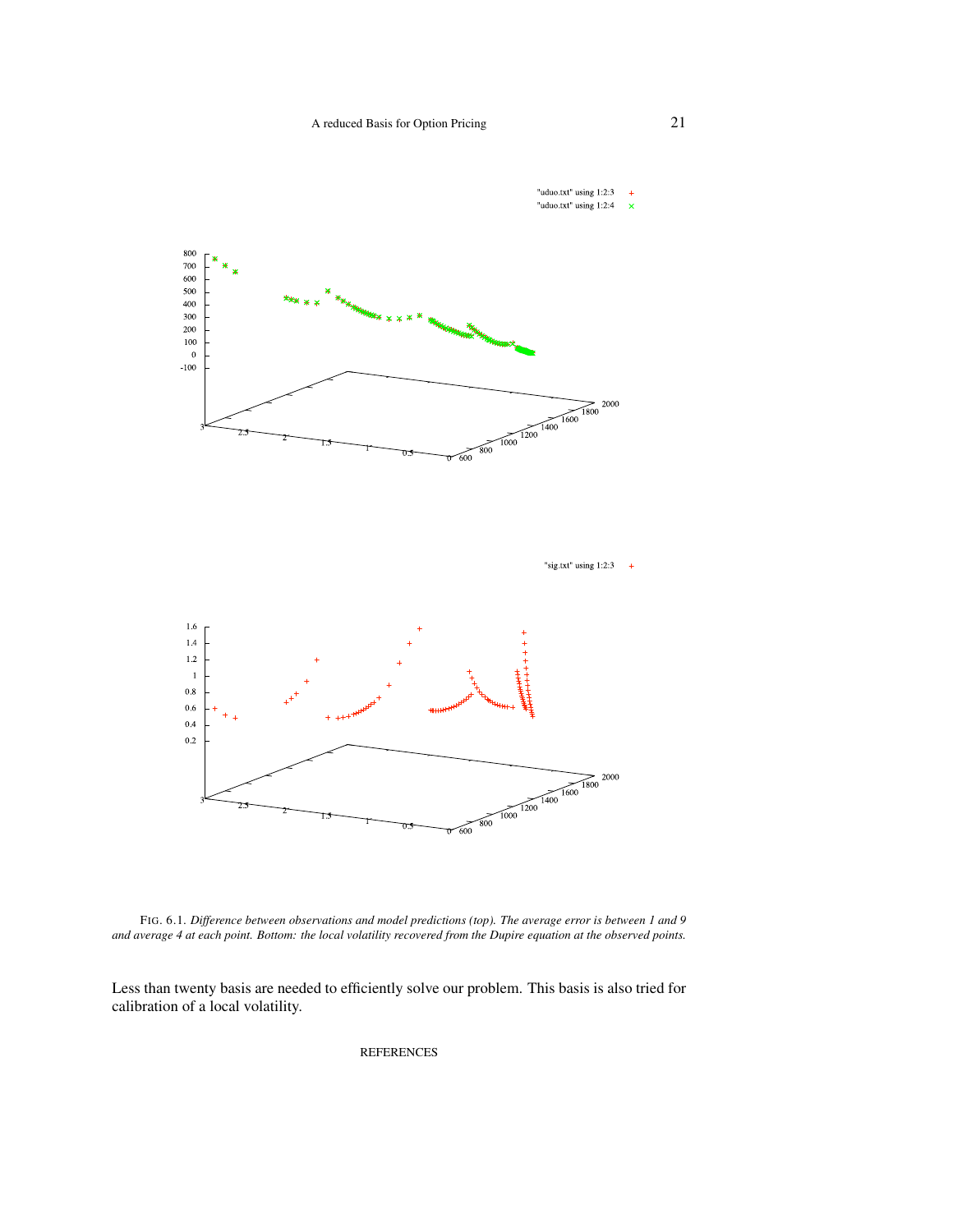# 22 RAMA CONT, NICOLAS LANTOS AND OLIVIER PIRONNEAU

- [1] PETER CARR AND DILIP B. MADAN *Option valuation using the fast Fourier transform*, J. Comput. Finance, 61–73, 2,1998.
- [2] PAUL GLASSERMAN, *Monte Carlo Methods in Financial Engineering*, Series: Stochastic Modelling and Applied Probability , Vol. 53, 2003.
- [3] ANA-MARIA MATACHE, TOBIAS VON PETERSDOFF AND CHRISTOPH SCHWAB, *Fast deterministic pricing of Levy driven assets ´* , J.Mathematical Modelling and Numerical Analysis, Vol.38, 1, 37–72, 2004.
- [4] ALAN LEWIS *A simple option formula for general jump-diffusion and other exponential Levy processes. ´* available from http://www.optioncity.net, 2001
- [5] RAMA CONT AND EKATERINA VOLTCHKOVA, *A finite difference scheme for option pricing in jump diffusion and exponential Lévy models*, Rapport Interne CMAP Ecole Polytechnique, 513, 2003.
- [6] OLIVIER PIRONNEAU *Calibration of options on a reduced basis*, Journal of Computational and Applied Mathematics, 2008.
- [7] EKKEHARD W. SACHS AND MATTHIAS SCHU *Reduced Order Models (POD) for calibration Problems in Finance*, Proceedings of ENUMATH 2007, 361–368, 2008.
- [8] RAMA CONT AND PETER TANKOV *Financial modelling with jump processes*, Chapman and Hall, 2003.
- [9] ROBERT C. MERTON *Option pricing when underlying stock returns are discontinuous*, J. Financ. Econ., Vol.3, 125–144, 1976.
- [10] J. COX. *Notes on option pricing I: Constant Elasticity of Variance diffusions*, Working Paper Stanford University, 1975.
- [11] MARK SCHRODER *Computing the Constant Elasticity of Variance option pricing formula*, J. of Finance, VOL. XLIV, NO. 1, 1989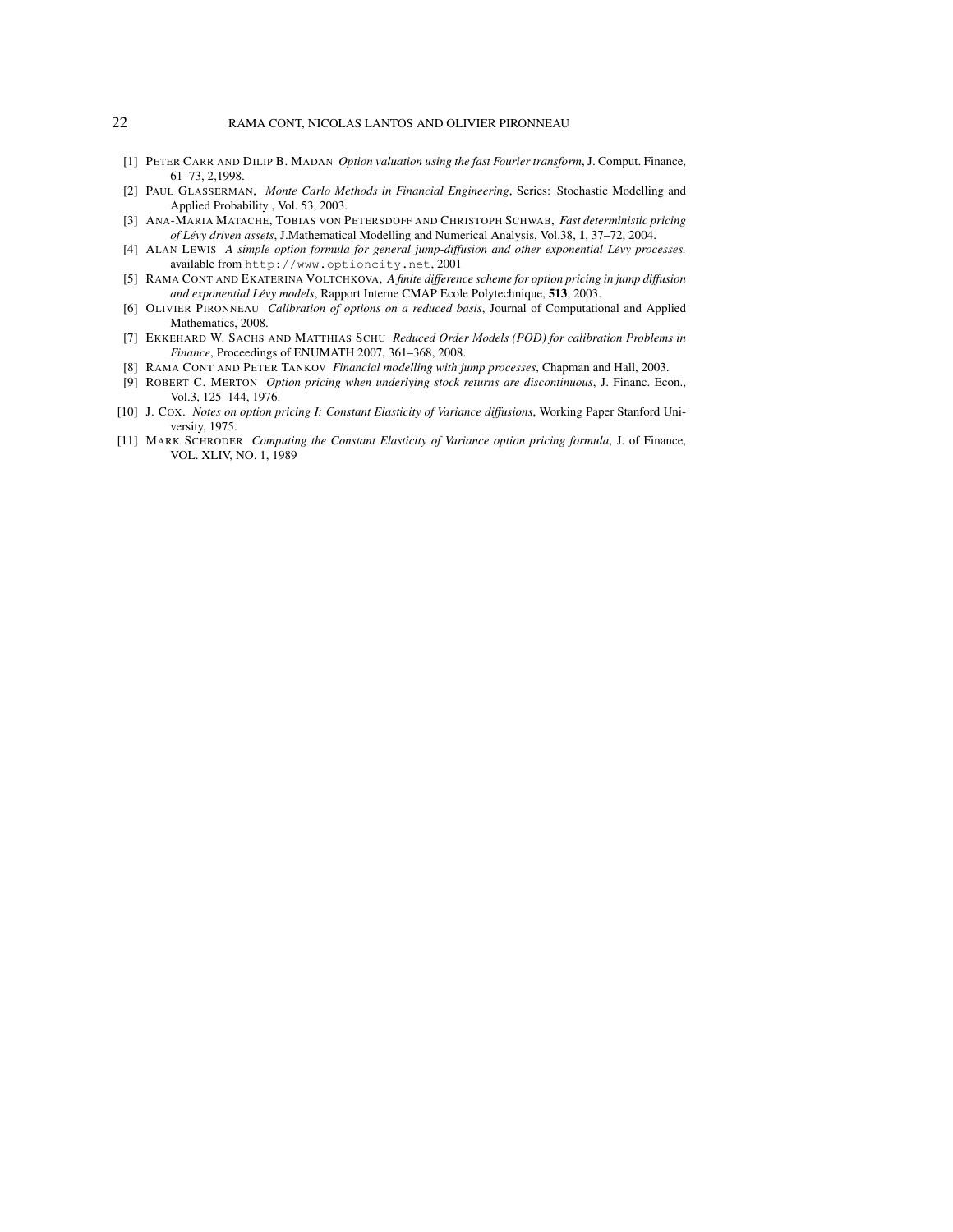Appendix A: proof of Proposition of Proposition 3.1. With the log forward moneyness variable x, the probability density function under the Black-Scholes model is:  $\rho_{\tau}(x)$  =  $\setminus^2$ 

 $\frac{1}{\sqrt{2\pi}\sigma\sqrt{\tau}}e^{-\frac{1}{2\sigma^2\tau}\left(x+\frac{\sigma^2\tau}{2}\right)}$ 

and we introduce  $v = \sigma \sqrt{\tau}$ √

$$
\omega^{J}(x) := \mathcal{L}^{J}[u_{\sigma}](x, v) = \int_{\mathbb{R}} [u_{\sigma}(x + z, v) - u_{\sigma}(x, v) - (e^{z} - 1)\partial_{x}u_{\sigma}(x, v)]J(z)dz
$$
  

$$
= \int_{\mathbb{R}} u_{\sigma}(x + z, v)J(z)dz - \lambda u_{\sigma}(x, v) - \lambda(e^{\frac{\delta^{2}}{2} + \mu} - 1)\partial_{x}u_{\sigma}(x, v)
$$

We note  $\gamma = x + z + s$  and  $X = x - \frac{\sigma^2 \tau}{2}$ 

$$
\int_{\mathbb{R}} u_{\sigma}(x+z,v)J(z)dz = \int_{\mathbb{R}} \int_{\mathbb{R}} \left( e^{x+z+s} - 1 \right)^{+} \rho_{\tau}(s)ds k(z)dz
$$
\n
$$
= \int_{\mathbb{R}} \left( e^{\gamma} - 1 \right)^{+} \left[ \int_{\mathbb{R}} \rho_{\tau}(\gamma - (x+z))k(z)dz \right] d\gamma
$$
\n
$$
= \frac{\lambda}{\sqrt{2(\delta^{2}+v^{2})\pi}} \int_{0}^{\infty} \left( e^{\gamma} - 1 \right) e^{-\frac{1}{2[\delta^{2}+v^{2}]}[\gamma - X - \mu]^{2}} d\gamma
$$
\n
$$
= \lambda \left[ e^{x+\mu+\frac{\delta^{2}}{2}} \mathcal{N} \left( \frac{x+\mu+\delta^{2}+\frac{v^{2}}{2}}{\sqrt{\delta^{2}+v^{2}}} \right) - \mathcal{N} \left( \frac{x+\mu-\frac{v^{2}}{2}}{\sqrt{\delta^{2}+v^{2}}} \right) \right]
$$

### Appendix B: proof of Proposition 4.7.

Appendix C: Study of the spectrum of  $\mathcal{L}^{\sigma}$ . By definition,  $w^{i}$ , scaled so as to have a  $L^2$  norm equal to 1, is:

$$
w^i = \frac{\exp(-\frac{1}{4}(\frac{x}{v_i} - v_i)^2)}{\sqrt{2\sqrt{2\pi}v_i}}, \text{ with } v_i = \sqrt{\frac{\sigma_i^2 T}{2}} \text{ because } \int_{\mathbb{R}} e^{-\frac{y^2}{2}} dy = 2\sqrt{2\pi}
$$

When  $v_i = i^{-\frac{1}{2}}$  with some algebra one finds that

$$
(w^i, w^j) = \sqrt{\frac{v_i v_j}{2(v_i^2 + v_j^2)}} \exp\left(-\frac{1}{4} \frac{(v_i^2 - v_j^2)^2}{v_i^2 + v_j^2}\right) = \sqrt{\frac{\sqrt{i j}}{\sqrt{2}(i + j)}} \exp\left(-\frac{1}{4} \frac{(i - j)^2}{i j (i + j)}\right)
$$

We need to establish similar expressions for  $(\partial_x w_i, w_j)$  and  $(\partial_x w_i, \partial_x w_j)$ .

$$
(\partial_x w_i, w_j) = \sqrt{\frac{v_i v_j}{2(v_i^2 + v_j^2)}} \exp\left(-\frac{1}{4} \frac{(v_i^2 - v_j^2)^2}{v_i^2 + v_j^2}\right) \frac{v_j^2 - v_i^2}{2(v_i^2 + v_j^2)} = (w_i, w_j) \frac{i - j}{2(i + j)}
$$

$$
(\partial_x w_i, \partial_x w_j) = \sqrt{\frac{v_i v_j}{16\pi (v_i^2 + v_j^2)}} \exp(-\frac{1}{4} \frac{(v_i^2 - v_j^2)^2}{v_i^2 + v_j^2})
$$
  

$$
\frac{a^2}{v_i v_j} \left[ \int_{\mathbb{R}} y^2 e^{-\frac{y^2}{4}} dy + (2a - \frac{v_i^2}{a})(2a - \frac{v_j^2}{a}) \int_{\mathbb{R}} e^{-\frac{y^2}{4}} dy \right]
$$
  

$$
= (w_i, w_j) \frac{v_i v_j}{v_i^2 + v_j^2} (2 - \frac{(v_i^2 - v_j^2)^2}{v_i^2 + v_j^2})
$$
  

$$
= (w_i, w_j) \frac{\sqrt{i j}}{i + j} (2 - \frac{(i - j)^2}{i j (i + j)})
$$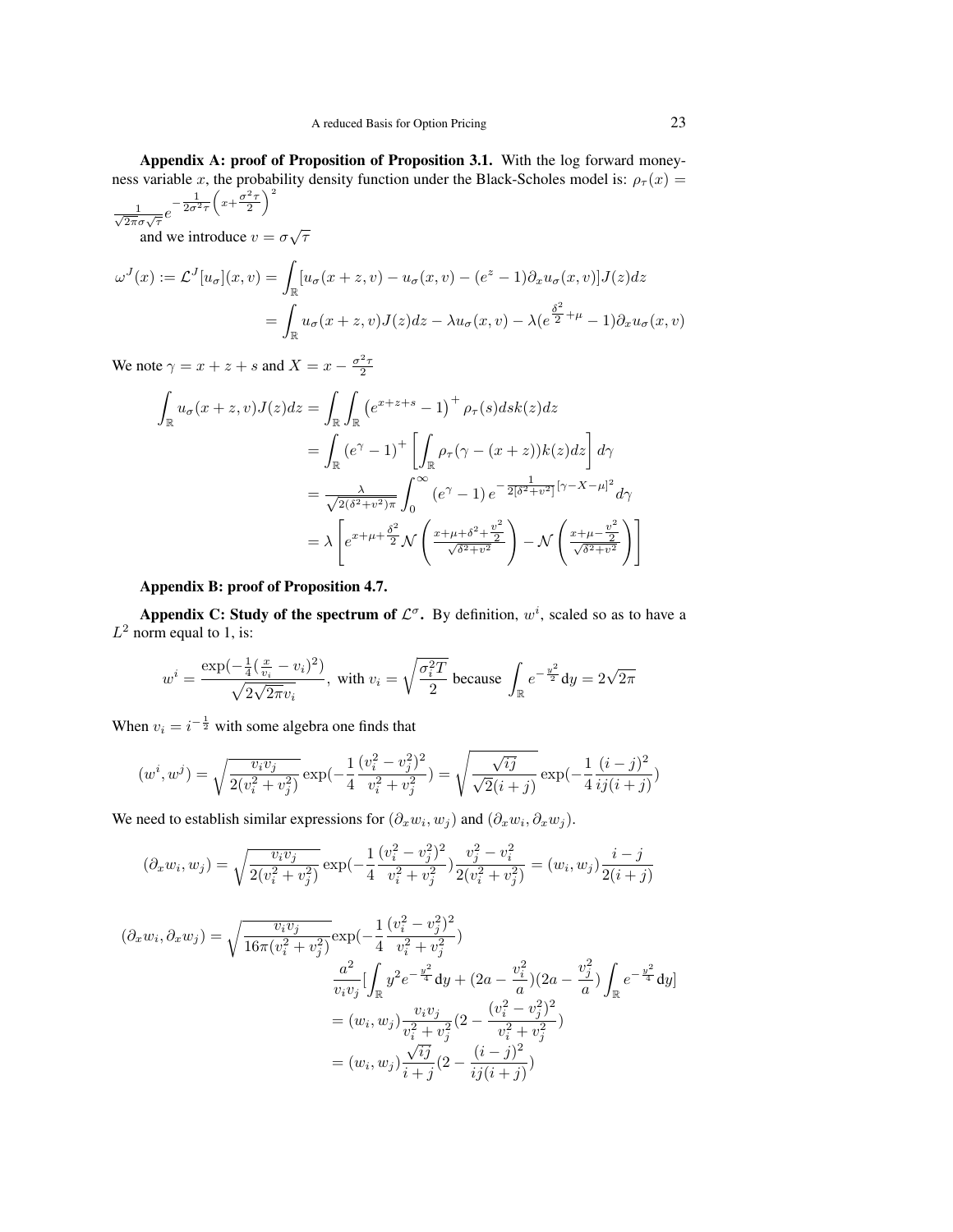The variational form of the problem leads to the linear system for the vector  $\alpha(t)$ :

$$
B\dot{\alpha} + \frac{\sigma^2}{2}A\alpha = B\tilde{f}
$$

where  $B_{ij} = (w_i, w_j)$ ,  $A_{ij} = (\partial_x w_i, \partial_x w_j) + (w_i, \partial_x w_j)$  and  $\tilde{f}_i$  is the component on  $w_i$  of the right hand side, i.e.  $f(x, t) = \sum \tilde{f}_i(t)w_i(x)$ .

The following tables display the first eigenvalues of  $A, B$  and  $A$  with respect to  $B$  for different values of *n*, the number of  $\sigma$ -basis functions.

Notice the very rapid decay of the eigenvalues of  $A$  and the very rapid growth of those of B.

| 2.8874     | 5.6688             | 8.4913             | 11.3288           |
|------------|--------------------|--------------------|-------------------|
| 0.5872     | 1.1587             | 1.6717             | 2.1722            |
|            |                    | 0.3736             | 0.5175            |
| 0.05843    | 0.2167             | 0.06279            | 0.1076            |
| 0.002407   | 0.02506            | 0.006536           | 0.01421           |
| 0.00003339 | 0.001685           |                    |                   |
|            | 0.00007929         | 0.00052435         | 0.001498          |
|            | 0.000002448        | 0.00003150         | 0.0001236         |
|            | 0.00000005106      | 0.0000015210       | 0.000008636       |
|            | 0.0000000008225    | 0.00000005600      | 0.0000004925      |
|            | $-0.0000000002322$ | 0.000000001366     | 0.00000002433     |
|            |                    | $-0.0000000009870$ | $-0.000000001522$ |
|            |                    | $-0.0000000001615$ | 0.000000001300    |

First 12 eigenvalues of the matrix  $A = ((\mathcal{L}^{\sigma} w^{i}, w^{j}))$  for  $n = 5, 10, 15, 20$  when  $\sigma^{2} T = 2$ 

|             |                          | 0.0000000001159 |
|-------------|--------------------------|-----------------|
|             |                          | 0.0000000005094 |
|             | $-0.0000000007761$       | 0.0000000009339 |
|             | $-6.630 \times 10^{-11}$ | 0.000000003368  |
|             | 0.000000003418           | 0.0000001086    |
|             | 0.0000001979             | 0.000002650     |
|             | 0.000007586              | 0.00005220      |
| 0.000003812 | 0.0002038                | 0.0008265       |
| 0.0003502   | 0.003919                 | 0.01037         |
| 0.01271     | 0.05291                  | 0.09952         |
| 0.2203      | 0.4838                   | 0.7257          |
| 3.3020      | 6.530                    | 9.7701          |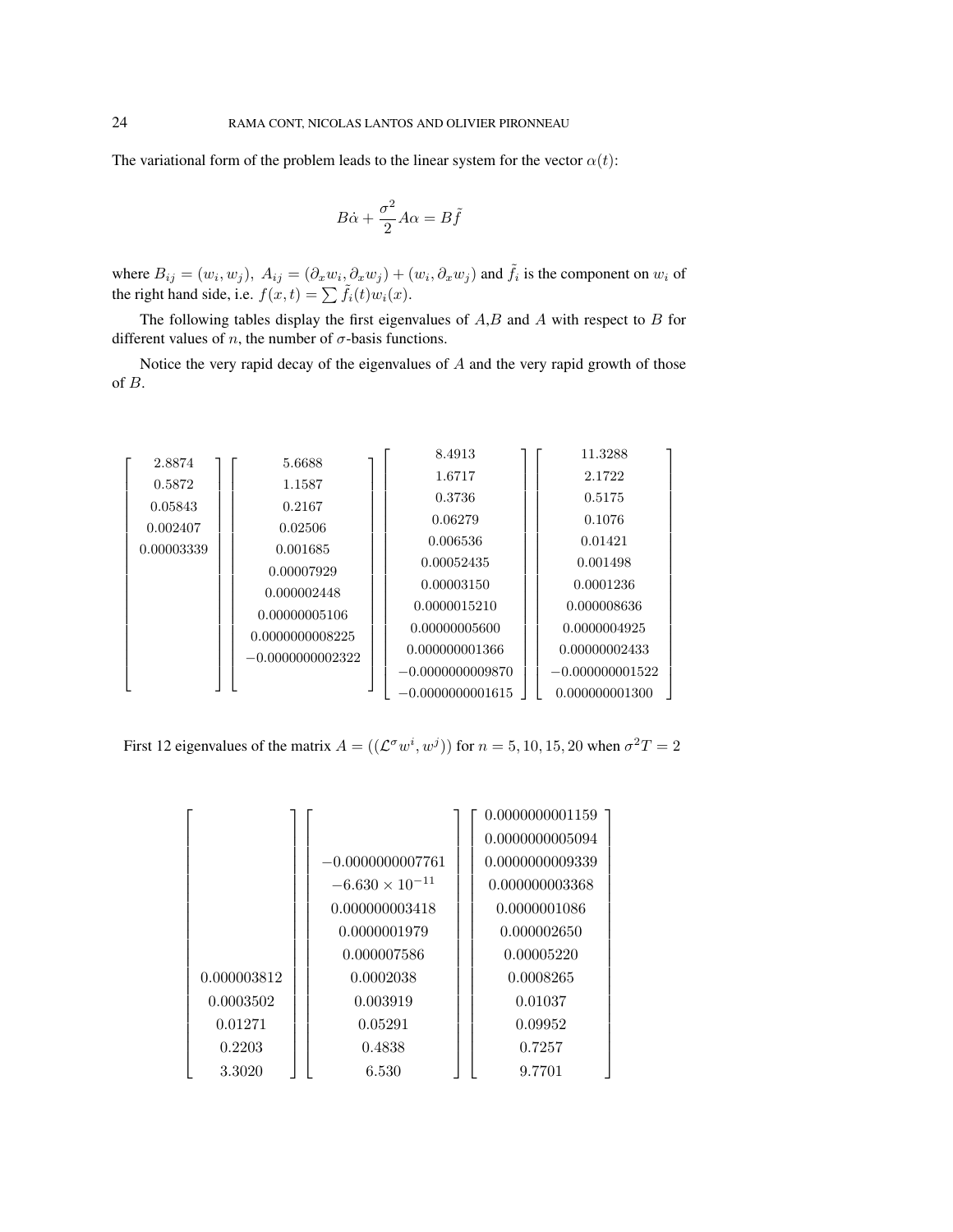Last 12 eigenvalues of the matrix  $B = ((w^i, w^j))$  for  $n = 5, 10, 15$ 

| $9.1544 + 0.9648 i$<br>$9.1544 - 0.9648 i$<br>0.8117<br>4.1003<br>2.2851 | $16.4818 + 3.1441i$<br>$16.4818 - 3.1441 i$<br>$9.7760 + 1.665 i$<br>$9.7760 - 1.6652 i$<br>$5.2870 + 0.7487 i$<br>$5.2870 - 0.7487i$<br>3.53077<br>$0.7664 + 0.1090 i$<br>$0.7664 - 0.1090 i$<br>1.7905 | $20.6981 + 4.2722 i$<br>$20.6981 - 4.2722 i$<br>$12.8389 + 3.2087 i$<br>$12.8389 - 3.2087i$<br>0.7675<br>0.5482<br>1.5402<br>$7.9943 + 1.9323 i$<br>$7.9943 - 1.9323 i$<br>1.7395 |
|--------------------------------------------------------------------------|----------------------------------------------------------------------------------------------------------------------------------------------------------------------------------------------------------|-----------------------------------------------------------------------------------------------------------------------------------------------------------------------------------|
|                                                                          |                                                                                                                                                                                                          | 2.6983<br>$4.1079 + .3209 i$                                                                                                                                                      |

First 12 eigenvalues of  $B^{-1}A = ((w^i, w^j))^{-1}((\mathcal{L}^{\sigma}w^i, w^j))$  for  $n = 5, 10, 15, \sigma^2T = 2$ 

These computations where done with the following Maple9 program:

```
n:=5;M:=matrix(n,n,(i,j)->sqrt(sqrt(i*j)/(i+j))*exp(-(i-j)^2/(4*i*j*(i+j))));
N:=matrix(n,n,(i,j)->sqrt(sqrt(i*j)/(i+j))*exp(-(i-j)^2/(4*i*j*(i+j)))*
          ((i-j)/(i+j)/2 + sqrt(i+j)*(2-(i-j)^2/((i+j)*i+j))/(i+j)));
evalf(Eigenvals(N,M, vects));print(vects);vects:='vects';
evalf(Eigenvals(N, vects)); print(vects); vects: =' vects';
evalf(Eigenvals(M, vects)); print(vects); vects: ='vects';
```
**7.1. Consequence.** In the eigenbasis  $v^i$  such that  $Av^i = \lambda_i B v^i$ , the solution is

$$
u = \sum \beta_i v^i \text{ with } \beta_i(t) = e^{-\lambda_i t} (\tilde{f}_i(0) + \int_0^t e^{-\lambda_i \tau} \tilde{f}_i(\tau) d\tau)
$$

so the size of  $\beta_i$  is driven by the size of  $\tilde{f}_i$ , the component of f on the basis vector  $w^i$ .

The reduced basis idea is to compute the eigenvectors  $q<sup>i</sup>$  of B and to keep those associated with the biggest eigenvalues. However what we have done in this study is to keep a small number of  $w^i$  vectors.

- .6644688842 0.6546577055 0.6508321972 0.6508321972

Last eigenvalue of  $B$  divided by  $n$ 

 $0.257210^{-9}, 0.270010^{-9}, 0.187410^{-5}, 0.779210^{-4}, 0.002064, 0.03545, 0.3819, 5.237$